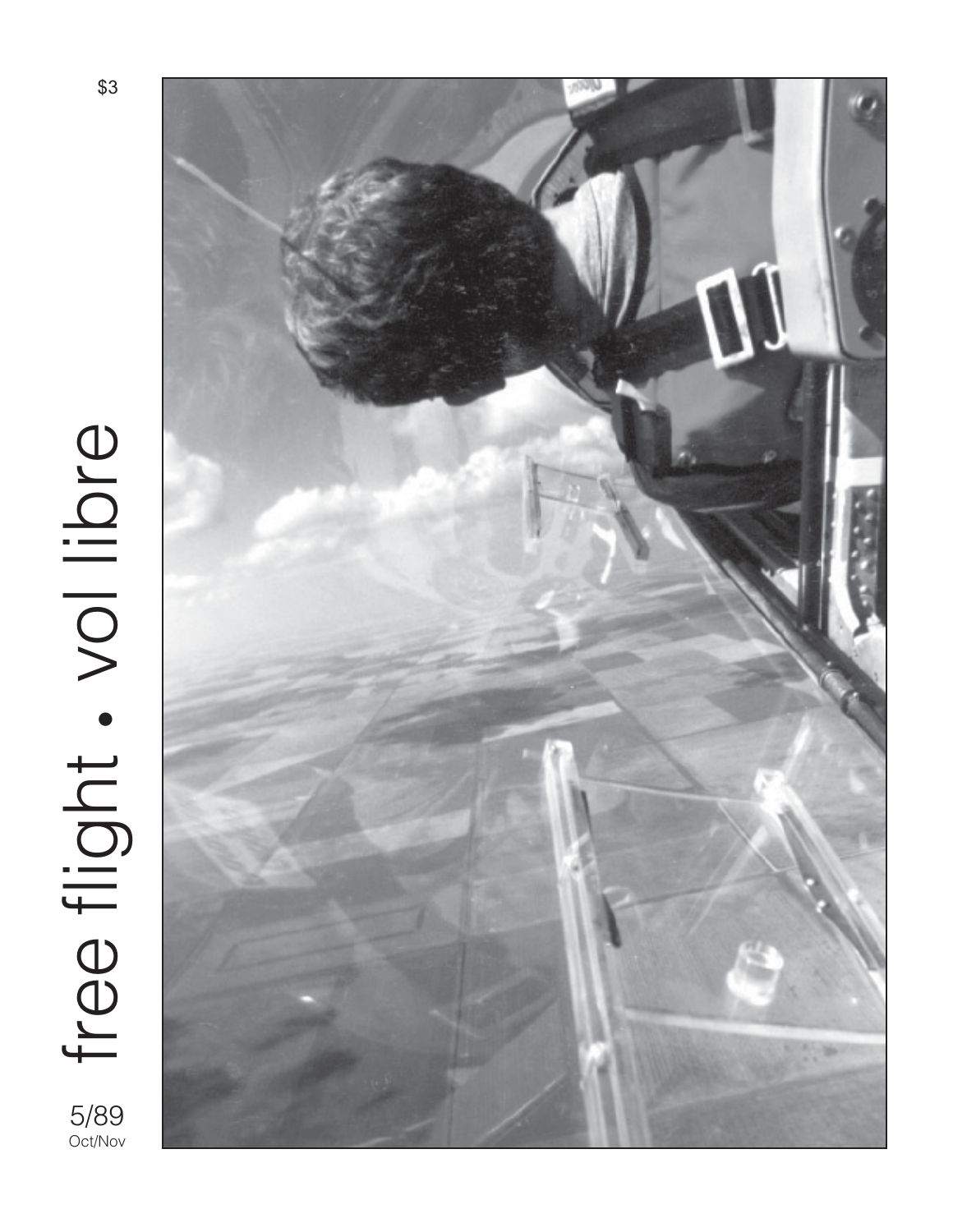## *POTPOURRI*

A short scenario to illustrate the fallacy of deciding to land with the wheels up. You are in trouble and down to 700 feet the only field available is very short, plowed and rocky... Harken to the words of the ASW-20C Flight Manual:

"(2) Emergency landing with retracted landing gear. We cannot recommend carrying out an emergency landing with landing gear retracted, as the ability of the fuselage to absorb loads is many times less than that of the sprung landing gear."

A further comment is made by the chairman of the Soaring Society of America's Flight Safety and Training Board: "With the landing gear retracted, your wheel doesn't work and you



will likely slide much further than you would with the wheel extended and braking."

A new Canadian Soaring Record which registers the highest speed of any record by a Canadian, so far approved, was made by Walter Weir in his ASW-20B, C-GGWW on 27 April 1989 when he successfully established a new record for the FAI speed to goal and return of 300 km at a speed of 191.3 km/h, which is 118.87 mph. This flight was made rather late in the day out of Kettle Dam, PA to Williamsport (island in the Susquehanna river) and return. Running a ridge to give that kind of lift must have been through very rough air which would pound the aircraft and occupant with little sympathy, leaving the pilot joyful but exhausted. Congratulations Walter, it's an incredible accomplishment.

Another of our success stories is the work of our various committees. A good example is the Flight Training and Safety committee which is responsible for the three annual instructor courses. This year the Western course was conducted by Mike Apps at VSA in Hope, BC; in the East, by Paul Moggach at York Soaring and in Quebec, by Alex Krieger at St-Raymond. These generous people take a week of their annual holidays to conduct these courses which are invariably well done and most productive. This is a tiring process but most rewarding, primarily because of the input of the students who speak highly of the talent and dedication of these committee members.

We should end the year with a gain in membership. Vancouver has increased from 52 to 67, Edmonton is up by 20 members, Winnipeg from 59 to 77, Cold Lake from 13 to 34, Guelph from 21 to 33 and Bluenose from 35 to 39. No doubt there are many others who show a gain. Asking some about their annual membership campaign, the answer is to start early and keep at it with the usual in-house gatherings and mall displays. The general economic upturn has certainly helped which indicates that an expected slow down will require extra work to stay at the same numbers. Another factor is the publication of interesting articles about our sport in a wide array of magazines and papers. The Financial Post seems a strange place for an article but it proved a winner with a close-up photograph of a glider pilot sitting in a DG-300 with an interesting supporting story written by our Publicity Director — this was reprinted in many papers across the country.

Soaring in the fall is usually bracing, brisk and beautiful, often with booming thermals and too short days. Remember, being at your talented best after a season of soaring may leave you a bit complacent about your sharpened skills which can result in procedure short cuts or sloppy flying. As soon as such symptoms appear fight back to your usual careful self so you may enjoy the full season without mishap or problems. Take care.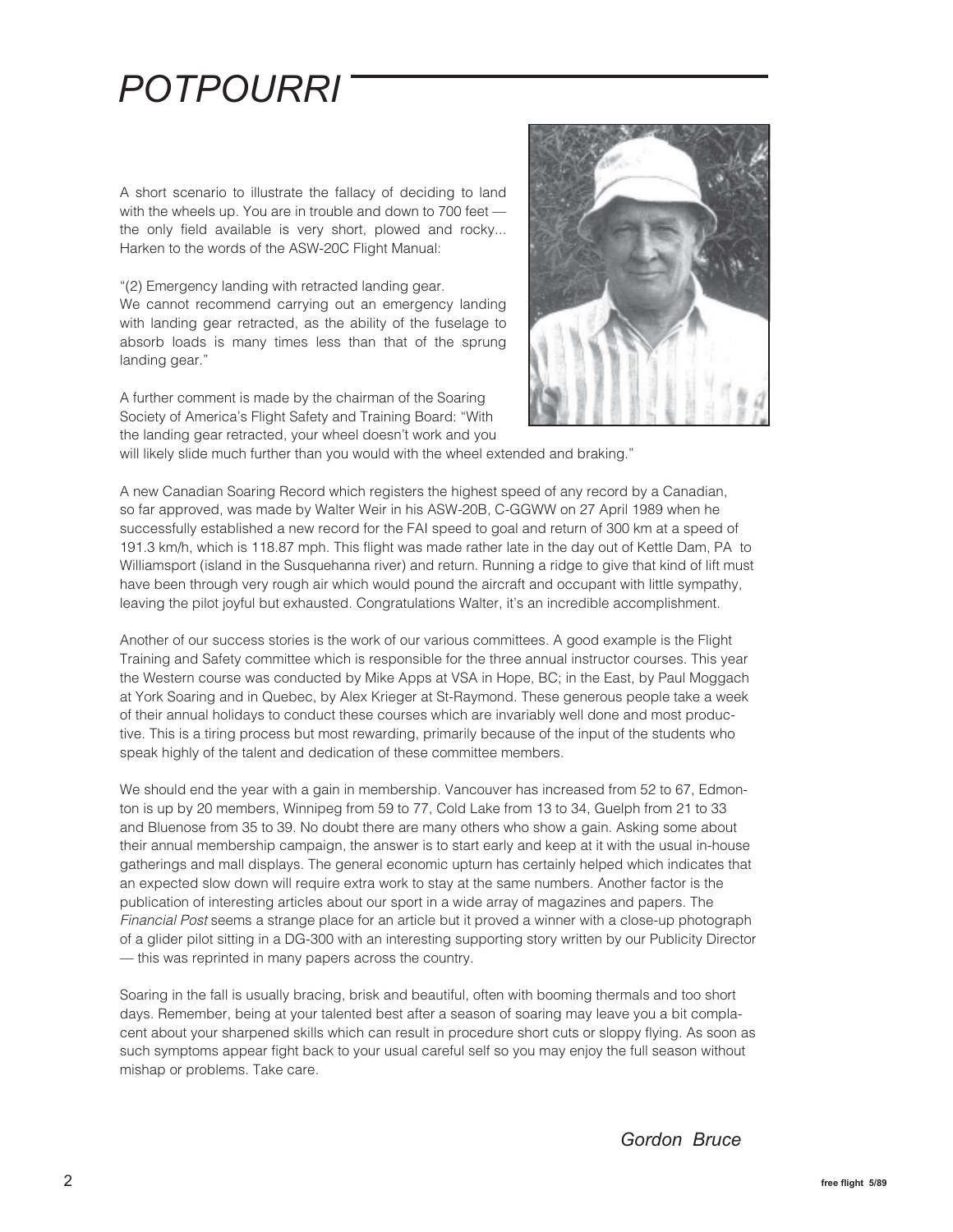

## free flight • vol libre

Trademark pending Marque de commerce en instance

5/89 Oct / Nov

The journal of the Soaring Association of Canada Le journal de l'Association Canadienne de Vol à Voile

ISSN 0827 – 2557

- 4 **Things to do in the off-season** Winter safety and training tips — Paul Moggach
- 6 **Speed to fly ?** Rethinking MacCready — Rudolf Brozel
- 9 **The 1989 Nationals** Good weather, good contest — Paul Thompson
- 11 **I can't prove any of this** A Day 7 story — Walter Weir
- 11 **Summer Cowley** Report on a record camp — Tony Burton
- 12 **The quest** A cairn for Centre Peak — Steve Weinhold
- 16 **Importing a used glider** Do's and don'ts with DoT and Customs — Kemp Ward
- 17 **... Improving glider trailer towing characteristics** Design parameters / towing behaviour — Stewart Baillie

#### DEPARTMENTS

- 5 *Opinions* Sport Canada funds cut, a membership solution, Winnipeg's "Introduction to Gliding" package sells
- 18 *Club news*  Manitoba provincial contest and Winnipeg season, Bluenose '89, eleven 300s at SOSA
- 19 *The National Office report* news from Nancy and Ella
- 20 *Hangar Flying You are what you eat, laminar flow made visible*
- 21 *FAI page* Recent badges, badge info, and record claims
- 22 *Accidents*

#### **Cover**

The Winnipeg Gliding Club Lark soars over the prairies near the club at Starbuck. **Photo by Susan Maskell**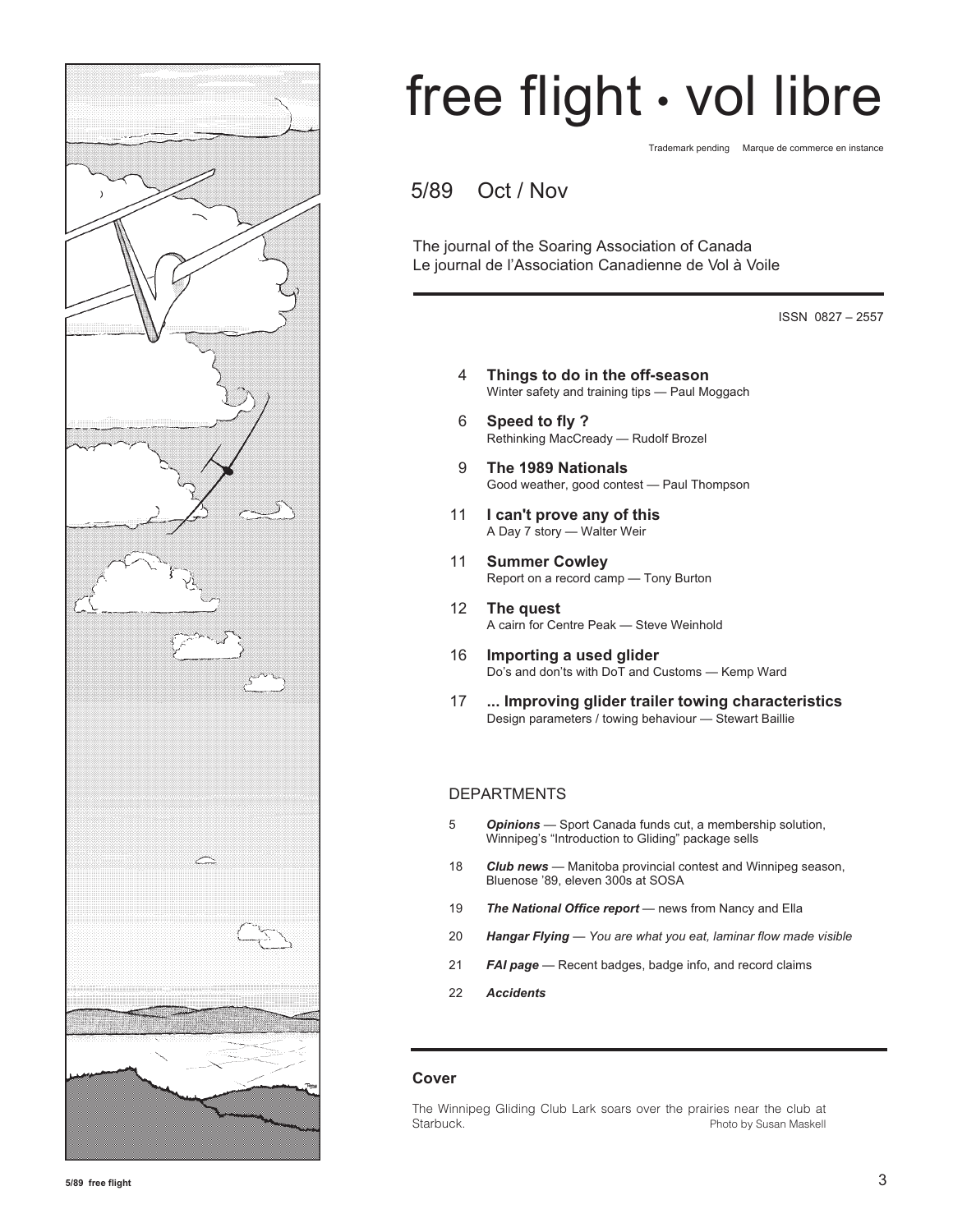## **THINGS TO DO IN THE OFF-SEASON**

#### **Paul Moggach**

SAC Flight Training and Safety Committee

At this time of the year the "off-season" is rapidly approaching for most of us. Well there is no better time then to think about preparations for that great soaring season that lies ahead.

On the safety side, for those of you who are thinking about doing some work on your ships, you might want to take a glance at the June 1989 issue of Soaring and consider some of the ideas for improving the crashworthiness of your sailplane as presented in the article by Ed Crawley and R. John Hansmann. Most of their suggestions don't require structural modifications to the aircraft, any special skills, or a lot of money, and definitely will increase survivability in the event of a crash. A gear warning system would also be a good project. The latest version of my system will use reed switches and magnets to form a proximity switch. The total value of the parts found at the local surplus store will be under ten dollars.

For those storing an aircraft over the winter, lubricate all of the exposed fittings well and carefully check your trailer for both the small leaks (moisture) and the large ones (critters), which may lead to unforeseen hazards when the ship is first launched in the spring. Remove the battery and charge it occasionally over the winter if it's a gel cell. According to the manufacturer's literature the lifetime of gel cell batteries is improved significantly if they are kept charged. The winter is also a good time to check your instruments for leaks, poor connections, et cetera, rather than discovering them later in flight. If you are thinking of hauling the glider to warmer climes in the winter, now is the time to make sure your trailer is in good shape, rather than when there is a foot of snow on the ground.

Well, enough of the random thoughts on safety and on to the training side of things. Bearing in mind that it is the mind that moves the machine, a few books for study in the cold months come particularly to mind. For those new to the sport, "The Complete Soaring Guide" by Ann Welch (A.C. Black), is about the best beginner-to-intermediate book on soaring. Ann Welch as always is highly readable and technically right on the mark. For those contemplating cross-country flying the best first book is the "New Soaring Pilot" by Welch and Irving (John Murray). You may encounter some difficulty in getting a copy as rumour has it that it is out of print (beg, borrow, or steal one). The more advanced pilot might try "Soaring Cross Country" by Helmut Reichmann (Thomson) which is available from SAC. This is a very terse book, however it is well worth the investment, as you will return to it again and again. Newer on the scene is the "Handbook of Soaring Meteorology" by Charles V. Lindsay, which is probably the best book on the subject to come out since "Soaring Meteorology for Glider Pilots" by C.E. Wallington (John Murray).

I don't know what the status is of the Wallington book but the other is available from the author for \$US19.95 plus \$US1.75 P&H at 1030 Colonial Meadows Way, Virginia Beach, VA 23454, USA. For those instructors wishing to update their skills consideration should be given to the new Air Instruction Notes and the Soaring Instructor's Guide from SAC. The Notes are presently available and the Guide should be ready for sale in the near future. Both have been extensively edited and rewritten and are a significant improvement on the materials used in the past.

Finally, for those of you still flying at this time, be particularly careful of the conditions at this time of year. The weather is generally quite volatile compared with the summer season, so don't get caught off guard. New pilots should fly in these conditions to expand their skills, however it might be a good idea to take along an instructor for safety's sake. •



#### **The SOARING ASSOCIATION OF CANADA**

is a non-profit organization of enthusiasts who seek to foster and promote all phases of gliding and soaring on a national and international basis. The association is a member of the Aero Club of Canada (ACC), the Canadian national aero club which represents Canada in the Fédération Aéronautique Internationale (FAI), the world sport aviation governing body composed of national aero clubs. The ACC delegates to SAC the supervision of FAI related soaring activities such as competition sanctions, issuing FAI badges, record attempts, and the selection of a Canadian team for the biennial World soaring championships.

**free flight** is the official journal of SAC.

Material published in **free flight** is contributed by individuals or clubs for the enjoyment of Canadian soaring enthusiasts. The accuracy of the material is the responsibility of the contributor. No payment is offered for submitted material. All individuals and clubs are invited to contribute articles, reports, club activities, and photos of soaring interest. Prints (B&W) are preferred, colour prints and slides are acceptable. Negatives can be used if accompanied by a print.

**free flight** also serves as a forum for opinion on soaring matters and will publish letters to the editor as space permits. Publication of ideas and opinion in **free flight** does not imply endorsement by SAC. Correspondents who wish formal action on their concerns should contact their SAC Zone Director whose name and address is given in the magazine.

All material is subject to editing to the space requirements and the quality standards of the magazine.

The contents of **free flight** may be reprinted; however, SAC requests that both **free flight** and the author be given acknowledgement.

For change of address and subscriptions to non-SAC members (\$18 per year, \$US 18 in USA, \$US 24 overseas) please contact the National Office, address below.

> **President** Gordon Bruce **Vice President** Harald Tilgner **Executive Secretary** Nancy Nault **Corporate Treasurer** vacant **Corporate Secretary** Nancy Nault

**SAC National Office** Suite 306, 1355 Bank Street Ottawa, ON K1H 8K7 (613) 739-1063 Fax (613) 739-1826



**5** Deadline for contributions<br>5th day of each ODD month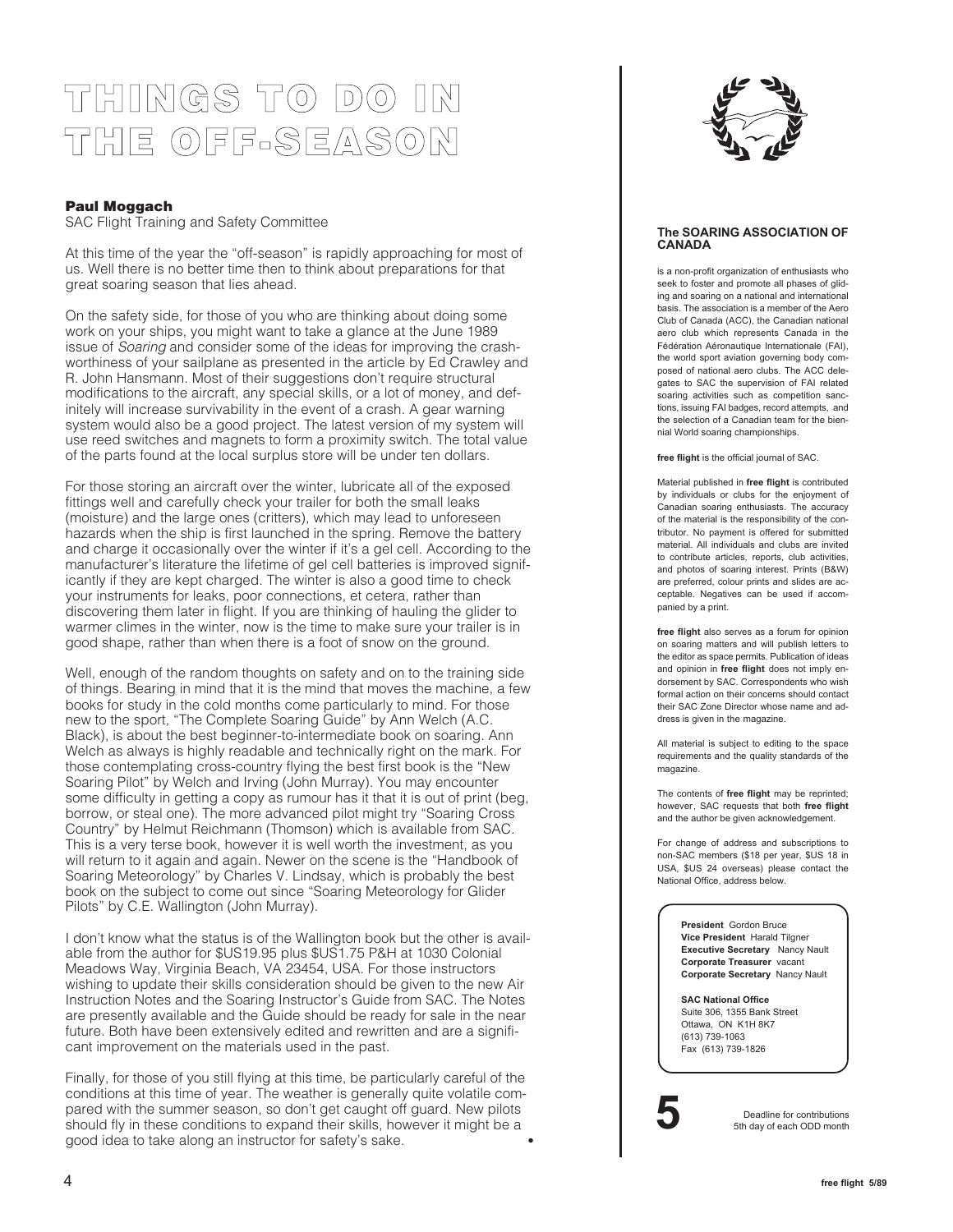#### **L'ASSOCIATION CANADIENNE DE VOL À VOILE**

est une organisation à but non lucratif formée de personnes enthousiastes cherchant à développer et à promouvoir le vol à voile sous toutes ses formes sur une base nationale et internationale.

L'association est membre de l'Aéro Club du Canada (ACC) représentant le Canada au sein de la Fédération Aéronautique Internationale (FAI), administration formée des aéro clubs nationaux responsables des sports aériens à l'échelle mondiale. Selon les normes de la FAI, l'ACC a délégué à l'Association Canadienne de Vol à Voile la supervision des activités de vol à voile telles que tentatives de records, sanctions des compétitions, délivrance des brevets de la FAI etc. ainsi que la sélection d'une équipe nationale pour les championnats mondiaux biennaux de vol à voile.

**vol libre** est le journal officiel de l'ACVV.

Les articles publiés dans **vol libre** sont des contributions dues à la gracieuseté d'individus ou de groupes enthousiastes du vol à voile.

Chacun est invité à participer à la réalisation de la revue, soit par reportages, échanges d'opinions, activités dans le club, etc. Un "courrier des lecteurs" sera publié selon l'espace disponible. Les épreuves de photos en noir et blanc sont préférables à celles en couleur ou diapositives. Les négatifs sont utilisables si accompagnés d'épreuves.

L'exactitude des articles publiés est la responsabilité des auteurs et ne saurait en aucun cas engager celle de la revue **vol libre,** ni celle de l'ACVV ni refléter leurs idées. Toute correspondance faisant l'objet d'un sujet personnel devra être adressé au directeur régional de l'ACVV dont le nom apparait dans la revue.

Les textes et les photos seront soumis à la rédaction et, dépendant de leur intérêt, seront insérés dans la revue.

Les articles de **vol libre** peuvent être reproduits librement, mais la mention du nom de la revue et de l'auteur serait grandement appréciée.

Pour changements d'adresse et abonnements aux non membres de l'ACVV (\$18 par an, \$EU 18 dans les Etats Unis, \$EU24 outre-mer) veuillez contacter le bureau national.

#### **EDITOR**

Tony Burton (403) 625-4563 Box 1916 Claresholm, Alberta T0L 0T0

Any service by Canada Post to above address. Commercial courier service, c/o "Claresholm Local Press"

**COMMERCIAL ADVERTISING** National Office (613) 739-1063

Date limite le 5 de chaque mois IMPAIR **5**

## Opinions

#### **FUNDING CUT TO SAC**

Letter, 10 July, to President SAC from Abby Hoffman, Director General, Sport Canada:

The purpose of this letter is to provide confirmation to you that the Soaring Association of Canada is not eligible for Sport Canada contributions funding effective with the fiscal year 1989-90 and until further notice.

In 1985, Sport Canada published its funding eligibility criteria... subsequently, Sport Canada served notice to all (sports) that a two year time period would be given for the criteria to be met... The issue of registered competitive membership numbers in the SAC which is the major funding ... problem remains unresolved, and we must now proceed with the action stated above.

Should SAC eventually be able to demonstrate that it meets all of the required ... criteria, we would of course reconsider the case ....

#### **A MEMBERSHIP SOLUTION?**

Letter, 26 July, to President SAC from Stewart Midwinter, President Hang Gliding Association of Canada (who is also a SAC member).

. I feel both our associations could benefit from a cooperative effort before Sport Canada. As we discussed, there is a need to obtain a combined membership of 3000+ from the two associations. With full members only (we have): 1300(?) in SAC and 700 in HGAC.

The question arises, where do we get the extra 1000 members? I believe that we already have most of the required extra members, we just have to take note of them in our books. If members include all those who have tried the sport in any given year, then SAC could count all those who have gone for introductory flights in that year, and in HGAC we should count all the student members who have taken at least a one day course. If you were to ask the various SAC clubs, you may be surprised at how many intros there are during a year.

(In Alberta we send) a copy of the AHGA student member's guide, a membership application form, and a copy of our newsletter to all students who have paid \$2 to the association. We calculate a slight loss in providing this information, but reckon that we increase the likelihood of a student member becoming a full member. I think that something similar could easily be instituted within SAC by having intros put their name and address on tow tickets and by club secretaries marking the names on a list.

In Alberta as of June 1989, there were 80 members in the AHGA. Last year, there were an additional 150 student members, so we could probably scrape up close to 500 nationwide. I'm sure SAC would find in excess of 500 intros in a year, so we should be able to meet the 3000 limit.

The next obstacle might be the requirement to have eight provincial associations receiving more than \$5000 in funding. Perhaps we have enough to complete this requirement.

The concept of an umbrella organization for funding purposes would have to be agreeable to Sport Canada ... would they react more favourably to an expanded SAC or to a new organization combining the two organizations? The key, I think, would be to emphasize that the amalgamation was being done for legitimate strategic reasons, ie. the recognition that both activities are soaring, just the tool is different, rather than for unalloyed money-grabbing.

Finally, (the HGAC) interest in the whole plan stems from two desires: to obtain some recognition from the government, and to have a permanent mailing address that doesn't change from one board to the next. As such, it seems sensible to contribute whatever funds that might accrue from this plan to the operation of the (SAC National Office) which you have started (for both sports) rather than start up our own administrative operation ... recognizing that Sport Canada assigns funds solely to administration.

#### **INTRODUCTION TO GLIDING**

This package proves popular with students at Winnipeg Gliding Club, and may be of some help to other clubs in their search for more students.

The executive directors of WGC several years ago hit upon an idea to promote the sport of soaring. In order to attract as many people as possible they felt a low cost package was needed. Therefore they introduced the "Introduction to Gliding" or IG as it is commonly known.

It consists of the ground school materials and 13 weeks of ground school taught by some of our own member/instructors, a one year membership to SAC, a future credit towards a full membership with the club, and also 10 instructional flights with the aerotow included. This entire package is offered this year for \$325 and we have gained 24 new students, some of whom will only fly the 10 flights and then decide gliding is not for them while others will continue on to licence stage. All in all it has been very worthwhile, and will likely remain a part of our training program.

#### **Mike Maskell**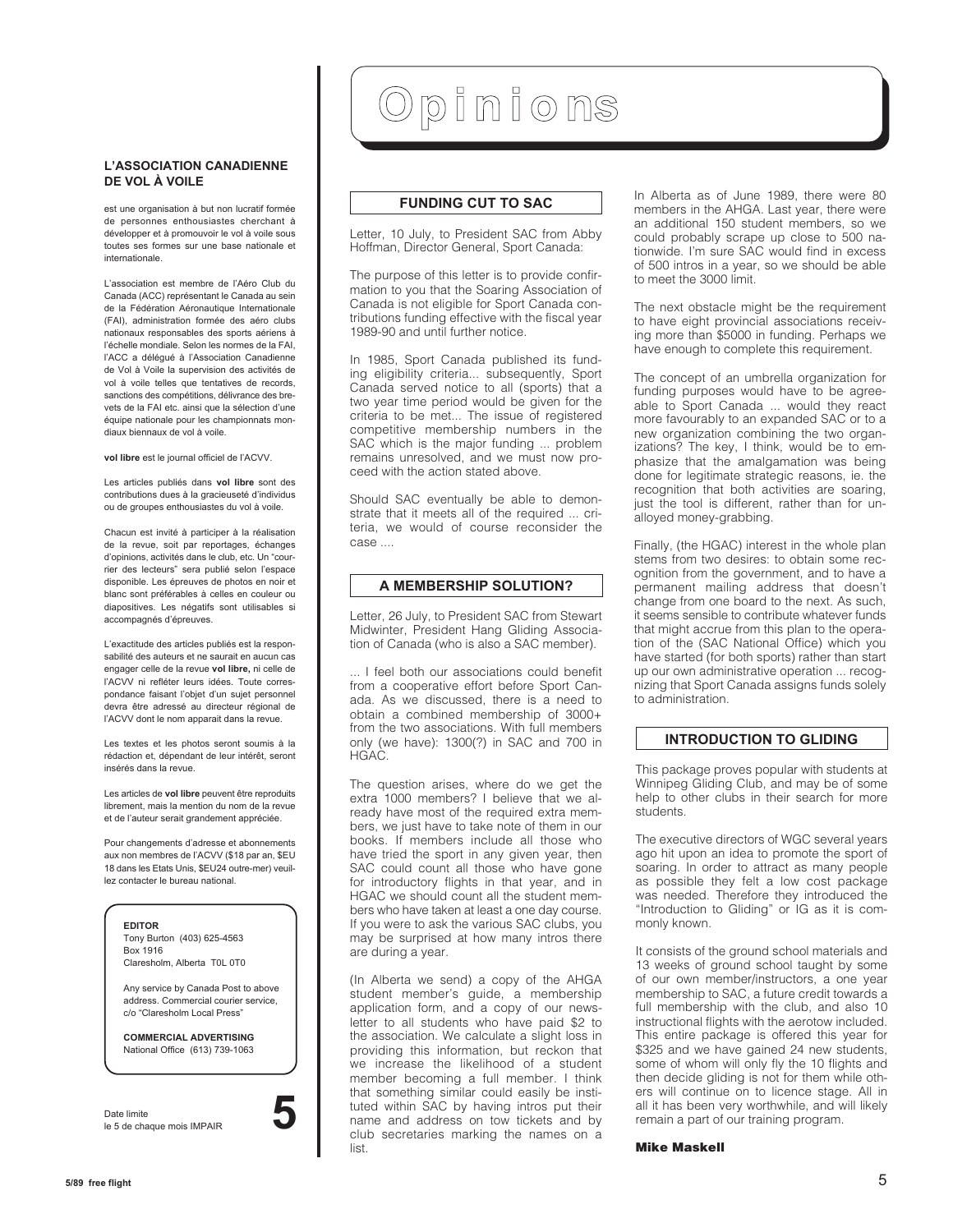# PEED TO FLY

#### **Rethinking MacCready**

#### **Rudolph Brozel**

from Soaring Pilot

Rudolph Brozel is the designer and manufacturer of ILEC variometer systems and total energy probes. In this article, Rudolph proposes several reasons why the classic "speed to fly" may not necessarily produce the maximum speed on a cross-country flight. He does not offer a definitive alternate method, but provides an interesting analysis and some thought provoking comments and ideas.



THE CLASSIC SPEED-TO-FLY theory is correct provided two assumptions are made:

- 1 There are no losses of any kind, in either time or in energy, upon transitioning from one phase of flight to another.
- 2 During the glide phase there are no losses which affect the sailplane's polar.

Unfortunately this means the theory loses validity immediately because of the well known effects of polar degradation due to any use of the controls and also vertical and side gusts due to turbulent air.

There have been recent reports based upon computer simulations using many variables and equations, and more or less arbitrary assumptions about the distribution of lift, transition losses, etc. These reports show that stubbornly flying speed-to-fly not only yields no gain, but actually slows average speed.

The old speed-to-fly theory is no longer sufficient in practice. Unfortunately, a new, more comprehensive theory to optimize distance flights, a theory which could be applied to the expanded techniques of today's soaring pilots, does not exist. This lack of a theory means that we still cannot completely understand and explain the good flights achieved today – a truly unsatisfactory state of affairs.

As long as this new theory does not exist, we are restricted to carrying out our flights according to our feeling, hoping that we have done things the best way. However, feeling is a bad counselor, it would be much better to know. Theory seems to be behind, where in the best of worlds, theory should be ahead of practice.

It may seem that some pilots have already learned a new theory of "speed-to-fly". How have they learned? By comparing with competitors? Or is it just natural talent? I have my doubts that the speed-to-fly problem will ever be completely solved. The number of influences is just too big. It is my opinion – admittedly a philosophical one – that the talent of the pilot is the most important one. We can help the pilot a bit by showing what advantages and disadvantages a certain action will cause. However, we will never be in a state to tell whether the one particular decision just made is the best one. There is no theory which could serve as the general rule. There remains, therefore, only one possibility – to make as many right decisions as possible, and to hope that this will be beneficial for the overall results.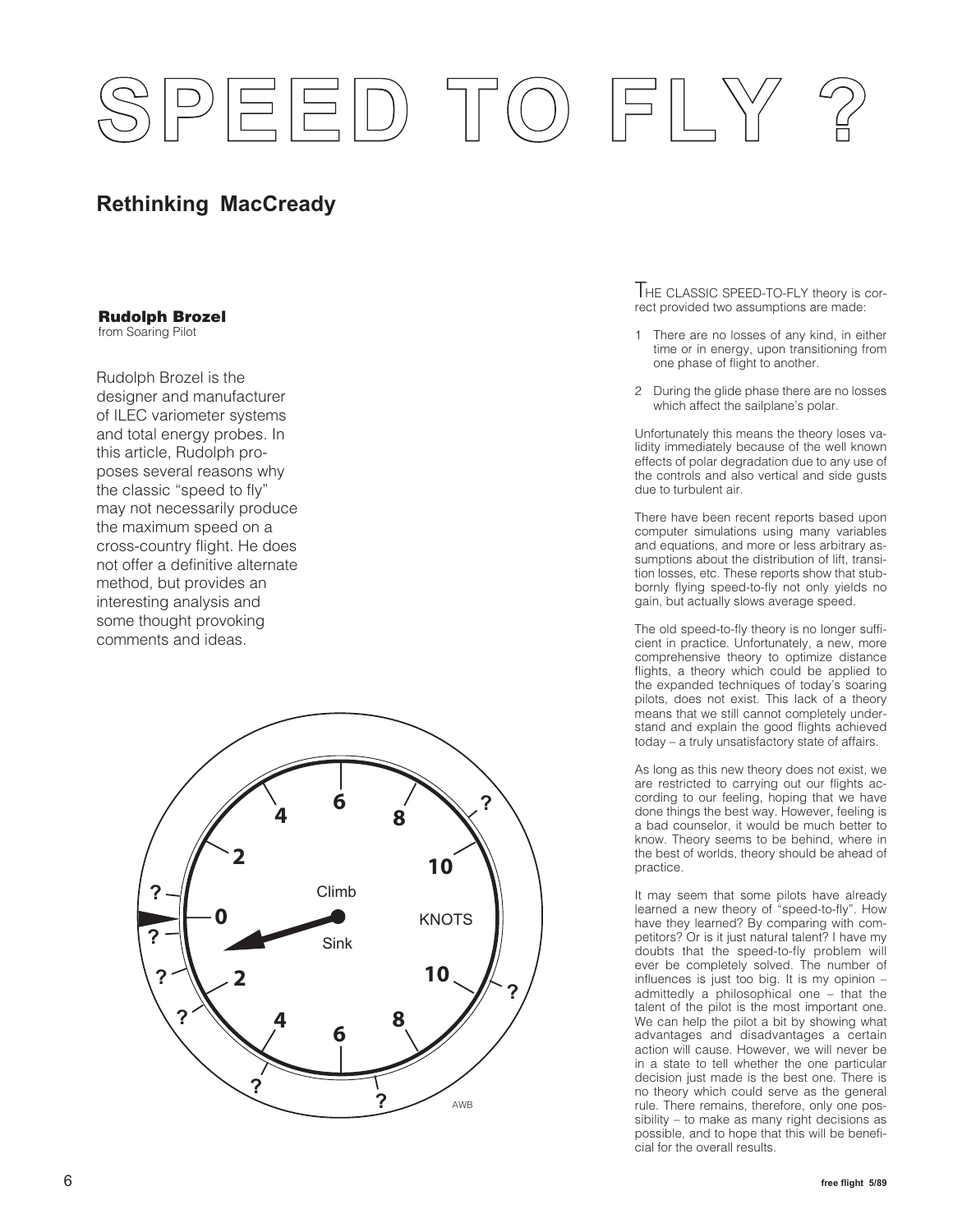So much for the theory. Let us try to demonstrate, for our practical flying, what can be calculated, and proven.

#### **Case 1 The Great Sink**

Two identical Standard class sailplanes fly through an area of sink, 1500 feet across. The airmass proper is sinking at the rate of 400 fpm. Pilot Careful flies through it at best glide speed, say 55 knots, sinking at a rate of 150 fpm. The other one, pilot Fast, shoots through it at 80 knots, sinking at a rate of 350 fpm, as he wants to have the bad sink behind him quickly. What's the result at the far side of the bad area? The computations are really simple:

#### Pilot Careful

flight speed:  $55$  knots = 92 fps. needs 16 seconds to cross the sink sink speed:  $(400 + 140)$  fpm = 540 fpm or 9 fps for 16 seconds, his altitude loss is 144 feet

Pilot Fast

flight speed: 135 fps, needs 11 seconds to cross the sink sink speed:  $(400 + 350)$  fpm = 750 fpm or 12.5 fps for 11 seconds, altitude loss 137.5 feet

The result is that Fast merits his name. He not only arrives at the end of the sink 6 feet higher, but also five seconds earlier — it seems to pay well to fly fast in sink!

#### **Case 2 The Great Lift**

Assumptions are the same as in case 1, only this time we have changed the airmass to a rising one at the rate of 400 fpm. Because thermals are never so large as sink areas, the zone has a length of 1000 feet this time. Pilot Careful intends to collect as much altitude as possible, and flies at 40 knots. Pilot Fast is in a hurry, and flies at his usual speed of 80 knots. How do they fare?

Pilot Careful

speed: 68 fps, duration 15 seconds climb speed:  $(400 - 120)$  fpm = 3 fps altitude gain 45 feet

#### Pilot Fast

speed: 135 fps, duration 7 seconds climb speed:  $(400 - 350)$  fpm = 0.8 fps altitude gain 6 feet

#### The result?

Pilot Fast is indeed 8 seconds faster, but Pilot Careful is almost 40 feet higher! Which pilot has gained? Who would you choose based upon your present beliefs? The correct answer is – it depends.

It depends upon the next lift in which both circle. Fast gets to the next thermal 8 seconds sooner than Careful. If it provides a 300 fpm average climb, then Fast must circle 8 seconds longer than *Careful* to make up the

#### **The correct answer is: it depends.**

40 foot altitude difference, until they are equal again. If the thermal is weaker than 300 fpm, Fast has had bad luck. If it is better, he will be clearly better.

What kind of knowledge can we draw from our two examples? In case 1, Fast flew faster than the speed ring indicated. Was the 80 knots assumed for Fast correct? Our simple calculation does not tell much in regards to the precision of this selected speed. It is certain that the answer depends on the strength of the next thermal our two pilots accept. It is clear, however, that Careful has lost. In case 2, affairs are not so straightforward. Both cases can end one way or the other depending on the next thermal.

The calculations we have just carried out are completely correct. Unfortunately, and this is precisely the problem with classic speedto-fly theory, it's not the whole story. We also need to consider:

- what speed our champions were flying before the lift or sink;
- how they managed to determine the speeds they chose, and
- whether they were well into the zones before they noticed the lift or sink.

Unfortunately, the ability to see into the future is not generally available to us. These factors, and the need to return to the previous speed after the lift or sink, make the whole story much more complicated.

Unfortunately, our simple calculations may have been entirely wrong. The widths of the sink and lift areas were such that transition losses from one flight regime to the other have a significant effect. (Had the widths been ten times longer, the small transitional problems would not have played as important a role.)

In order to grasp more about what happens, let's consider a very straightforward case, a simple pull-up (zoom). We shall later use the knowledge gained to try to find out whether it is of importance in other cases as well.

#### **Case 3 or The Happy Pull-up**

Pulling up is a thing we practise very often on a distance flight. To achieve reasonable average speed we must fly fast when gliding, and slow when circling. (There are cases where one rushes along at great speed beneath a cloudstreet or along a mountain ridge. These flights involve little pulling up, and will not be dealt with here.)

To reduce speed from cruise to climb, a pilot can pull up, or deploy the air brakes. Pulling up is much more energy conserving. After the

pull up, the pilot is then forced to push over at the top of the climb to assume the selected slow airspeed. Also, during the inverse maneuver, one must first push to accelerate to the new selected airspeed, and then follow with a pull back on the stick to maintain the new fast airspeed.

Pulling up and pushing over come together like morning and evening: after each deceleration (pull-up) one must accelerate (push over) again. Deceleration and acceleration maneuvers always come as a couple. Why is this important? Because each of these maneuvers is paid for by a loss in performance. As each maneuver is always accompanied by its mirror image, this makes for a double loss.

Accordingly, we shall define our third maneuver, the pull-up as a deceleration maneuver, and we shall try to find out what losses arise. We bypass the difficulties of defining a measurement method for the losses by again having two identical sailplanes fly with, or against, each other. Therefore, our beautiful third case looks like this:

#### **Case 3 Details**

Two sailplanes fly at 80 knots in calm air beside each other. Pilot Stay-up thinks he has encountered a thermal and pulls up. Slowing to 40 knots, he realizes he was wrong, and pushes over until he has reached 80 knots again. His friend Go-ahead was not impressed by the short gust and drove steadily on at a constant speed. How much did Stay-up lose against his friend Go-ahead?

In order to be able to compute everything (and I am not going to go through the calculations here), we have to assume some minor details. We will consider a pull-up in actual lift in a straight line without turning. Stay-up will fly the initial arc at 1.5 to 2 G's, enter a climb at some 20 to 30 degrees inclination, and round off finally such that he arrives at a speed of 40 knots in a manner that keeps the dirt on the cockpit floor. (Small deviations from these values will not change the losses very much. However, when pulling up at 3 G's and 45 degrees the losses become larger by an important amount.)

To deal with the problem quantitatively, we unfortunately would have to resort to flight mechanics which I do not intend to do in this article. Let me handle it with a few words:

When pulling up, the wing not only has to provide lift to carry the sailplane's weight, but in addition, it has to provide the force to push it into its new trajectory (centrifugal force). Increased lift also causes increased drag. The sailplane loses energy faster while pulling up. This means that as the load factor rises, the actual sink rate will be far greater than its polar indicates for the speed actually flown. To be more precise, rather than deceleration, it is rate of loss of energy height.

This increase in sink due to the load factor dramatically increases the slower one flies. The culprit is the induced drag of the wing. Its coefficient grows reciprocally to the fourth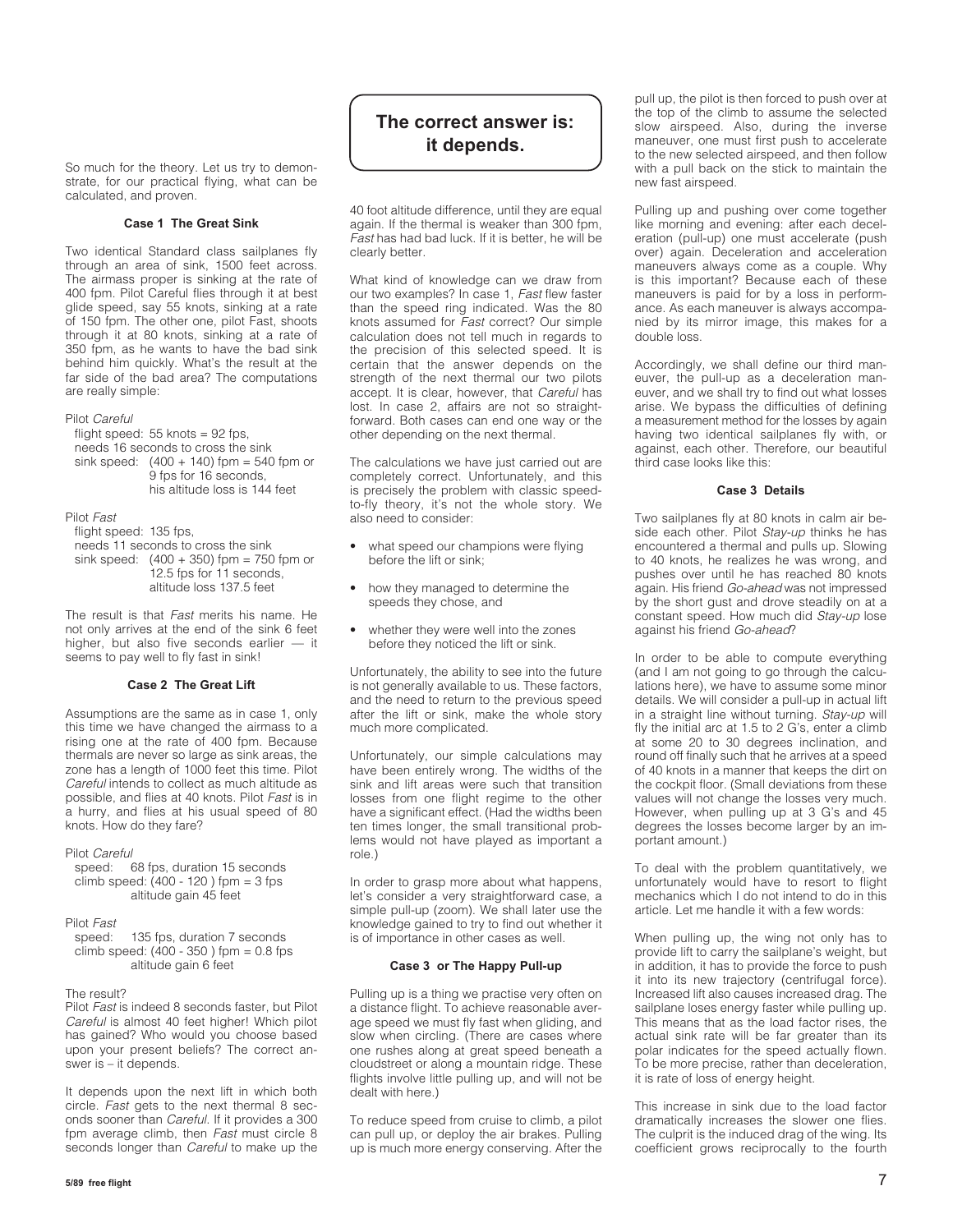power of speed (at constant load factor). During a pull-up, the sailplane may actually be sinking at twice the rate stated by the manufacturer as the sink rate at that speed!

On the other hand, if the load factor is reduced below the normal value of 1 by pushing over at low speed, the sink rate is also reduced. The load factor optimal for that will be around 0.2. Unfortunately, this scheme

ing), the deceleration effect becomes nearly zero. In this regime you can pull as hard as you like, with little cost in performance. However, you must be very careful not to over-

For the more technically minded reader, the illustration below shows the set of accelerated polars for the ASW-19. The relationships are very similar for other sailplanes. The normal, well known polar is the curve marked  $\bullet$ , the others are the accelerated polars for the corresponding load factors. (This theory also works for circling flight. The load factor is 1/cos(bank angle). For 48 degrees of bank,

When applying this theory to the case of our friend Stay-up, we shall find the following: • An ideal, frictionless sailplane (which still does not exist, despite the Open class) would gain about 180 feet during his pull-

can only work for short periods of<br>time You can't You can't keep pushing forever! Above a certain speed depending on the aerodynamics of the sailplane (approximately 108 kts at normal wing load-

stress the sailplane.

the factor is 1.5.)

up in the brief gust.

... the typical pilot loses not five seconds, but probably an average of close to ten seconds on each pull-up.

Stay-up must push over again to accelerate to the same speed as his friend, we need to add another 20 feet of altitude loss. (For simplicity, we have assumed that the inverse maneuver results in about the same losses, and lasts about as long.)

Because his sailplane is not frictionless, Stay-up actually gains about 20 feet less

• Because his average speed has become smaller, he also has to accept a time loss against his friend Go-ahead as well. Now, when we take into account the fact that

than this.

Until Stay-up has arrived again at 80 knots, he has lost

about 40 feet of altitude and his average speed has been about 60 knots. At the moment Stay-up arrives back at 80 knots, he will spot his friend about 450 feet ahead or some 3 seconds timewise. Additionally, Stay-up will find himself some 6 feet below the trajectory

of Go-ahead. (If he maneuvered much more aggressively than our conservative assumption, he may be 30 feet below!)

(At the instant he returns to 80 knots, Stay-up is at a higher altitude than Go-ahead and it may look

to him as though he has gained, however, he is actually below the flight path flown by his friend. T Knauff)

What can we learn from these examples? The consequences of Stay-up's error remain within reasonable limits, at least at first sight. If we assume a next thermal of 300 fpm it

Airspeed (km/h) **ACCELERATED POLAR FOR ASW–19 40 60 80 100 120 140 160 180 200 220 240 1 2 3 4 5 6 0 0.5 1.5 2 3** o

means that Stay-up has lost about 5 seconds (a little over 3 seconds in time, and a little over 1 to gain back the 6 feet). This doesn't sound like much, but there are people who have lost competitions by this amount – less than one full circle!

How does the whole story change depending on the speeds flown, or the MacCready value set?

Let's look at lower than MacCready airspeeds. With airspeed decreasing, energy losses increase at constant load factor. Load factors however decrease; thus energy losses will not increase heavily. Glide ratios will become better, because speeds are lower, energy losses therefore will weigh heavier. Time losses will become less important due to low speeds. I'll leave the math to you. According to Murphy's law, I should think things will not be better.

At higher speeds, in principle, the reverse is true. One thing is certain: time losses will become very important, as one loses too much speed when pulling up. (The losses in

energy may become small but they may not be able to change things.)

What consequences does this mean for speed-to-fly, and dolphin flying? To keep energy losses small,

do not perform abrupt, hard maneuvers.

What does this mean for distance flying with conventional circling and gliding? Keep the number of speed changes to a minimum, as every change in airspeed leads to energy losses.

So far we have supposed that after pulling up, one continues on a straight line. In general however, one will try to circle. Now a circle takes about 20 seconds, four or five times as much as a pull-up. If things go wrong, not only are the 5 seconds for the pull-up lost, but also the 20 seconds for the useless circle. The total is now 25 seconds lost for just one ill chosen circle!

In general, it is probably safe to assume that most of us do not know what we will do as we perform a pull-up in suspected lift. We wander about and make tentative control motions, and change our minds several times as the pull-up commences. It probably is true that the typical pilot loses not 5 seconds, but probably an average of close to 10 seconds on each pull-up. It becomes obvious that one has to minimize the number of thermals one uses if average cross-country speed is not to suffer.

As an exercise, we shall calculate how large the expected lift area has to be for the losses due to pulling up to be compensated by a gain in altitude in straight and level flight. To do that we take our case 3, assuming additionally that Stay-up indeed catches lift of 300 fpm and continues in it at 40 knots, while Go-ahead dashes on at 80.

#### **continued on page 15**

... the ugly loss from changing speed is there.... This is the weak point of the Mac-Cready theory.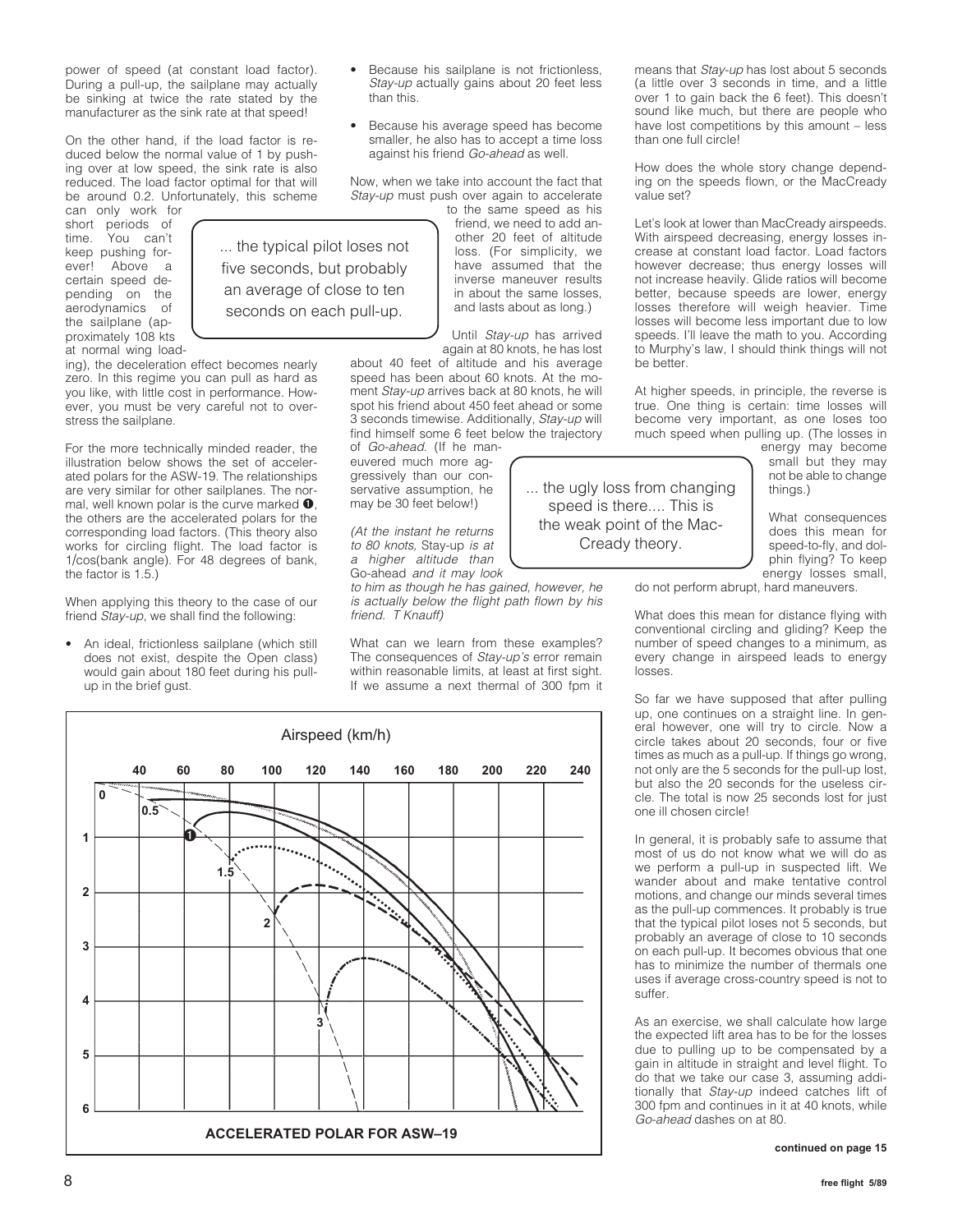## **THE 1989 CANADIAN NATIONALS**

#### **From an organizer and contestant's viewpoint**

#### **Paul Thompson**

SOSA

THE CANADIAN NATIONALS have come and gone – they always seem to go too fast, and I think most, if not all, the participants and crews will consider this a successful contest in many ways.

First was the weather. On the eve of the eighth consecutive day of flying, and good flying days at that, we began to start thinking of ten out of ten. The question was: "Have we ever had a Canadian Nationals with ten consecutive flying days?" I think the answer is no. That dream was shattered as the rain greeted us on the morning of Day nine. Day ten was rained out too, but the euphoria still lingered. We went to the banquet for a fun evening and lots of awards, both serious and funny. I would like to think, since I was the Master of Ceremonies at that event, that it was indeed a fun evening. There were a lot of smiles and laughing the whole evening and the food was great too, so I will assume the ceremony was enjoyed by all.

Second was the introduction of the POST task (Pilot Option Speed Task). Day two was declared as a two hour POST task day, and after all the pilots were back home the enthusiasm was everywhere. I have never heard so many pilots commenting on how enjoyable the day had been. The question everywhere was,"How many kilometres did you do?" With George Dunbar's lightning fast computer printouts arriving on the bulletin board before the evening meal was even started, the results confirmed the gossip:

- "How did he do that many kilometres that fast?
- "I went down south and should have gone north." or,
- "I tried going that way but there was this big blue hole", or worst of all for the slow ones,
- "I went to the north, past the blue hole and flew cloud streets at 120 knots for an hour or so." That one really hurts.

Third was the camaraderie and the social events. Every other day we had a club sponsored evening meal which ranged from hamburgers and hot dogs, to a pasta night, a German sausage night, and a steak night. The welcoming wine and cheese party had not only wine, compliments of Bob Carlson and the Aero Club of Canada, but all sorts of vegetable dips and meats, compliments of

SOSA Gliding Club. On the "odd" days the barbecue was on for anyone who wanted to use it. As it turned out (and it wasn't arranged this way on purpose), when a lot of people landed out it was on the "odd" days. Then, a pilot could take his crew out for dinner and not miss anything at the club. Good accidental planning we thought.

From an admittedly biased point of view I feel that the contest organization went very well also. We had portable toilets available, several water ballast locations around the field, designated tiedown spots, lots of trailer and campsites available and a contest headpeople missed some great soaring weather and we missed the enjoyment of a large field and the increased competition. Kevin Bennett, our token westerner, was heard making plans to sell everything and move east. As organizers, we had hoped that moving the contest dates so that they wouldn't conflict with the Cowley summer camp, would produce more pilots from "Boomer Country".

Now onto the flying. On the good days we had 6 to 10 knot thermals and bases up to about 7000 feet agl. Visibility for most days was very good. Launches started around noon and except for day three, when the weather



Jörg Stieber and Vicki Stamison prepare the LS–4 on the launch grid.

quarters trailer. The trailer had a high quality PA system, a fax machine, extra phone lines and photocopier for reproducing daily scores, task sheets and grid positions.

The grid was built quite quickly every day and with using only three towplanes – with our 150 HP Citabria as back up – the grid was launched each day in less than an hour.

The only disappointing part of the contest was the rather poor turnout, only 23 ships. Many of the regular contest pilots chose not to attend this contest. Some didn't make it for work or personal reasons and some chose to fly American contests in this off year for Canadian team selection. Unfortunately, these

turned on us and the whole field landed out, we had an 86% completion rate. We had four POST days and four designated task days.

In the 15m class the competition was quite intense with a total of sixteen contestants and nine pilots placed in the top three at least once. Walter Weir (2W – ASW20B) was in the lead up to Day six when he slipped slightly to second place, but on Day seven disaster struck when Walter did the whole flight and won the day, with the lens cap on his camera. Needless to say his final score was zero for the day and this dropped him back to sixth place. As a matter of fact when I added Walter's score for Day seven to the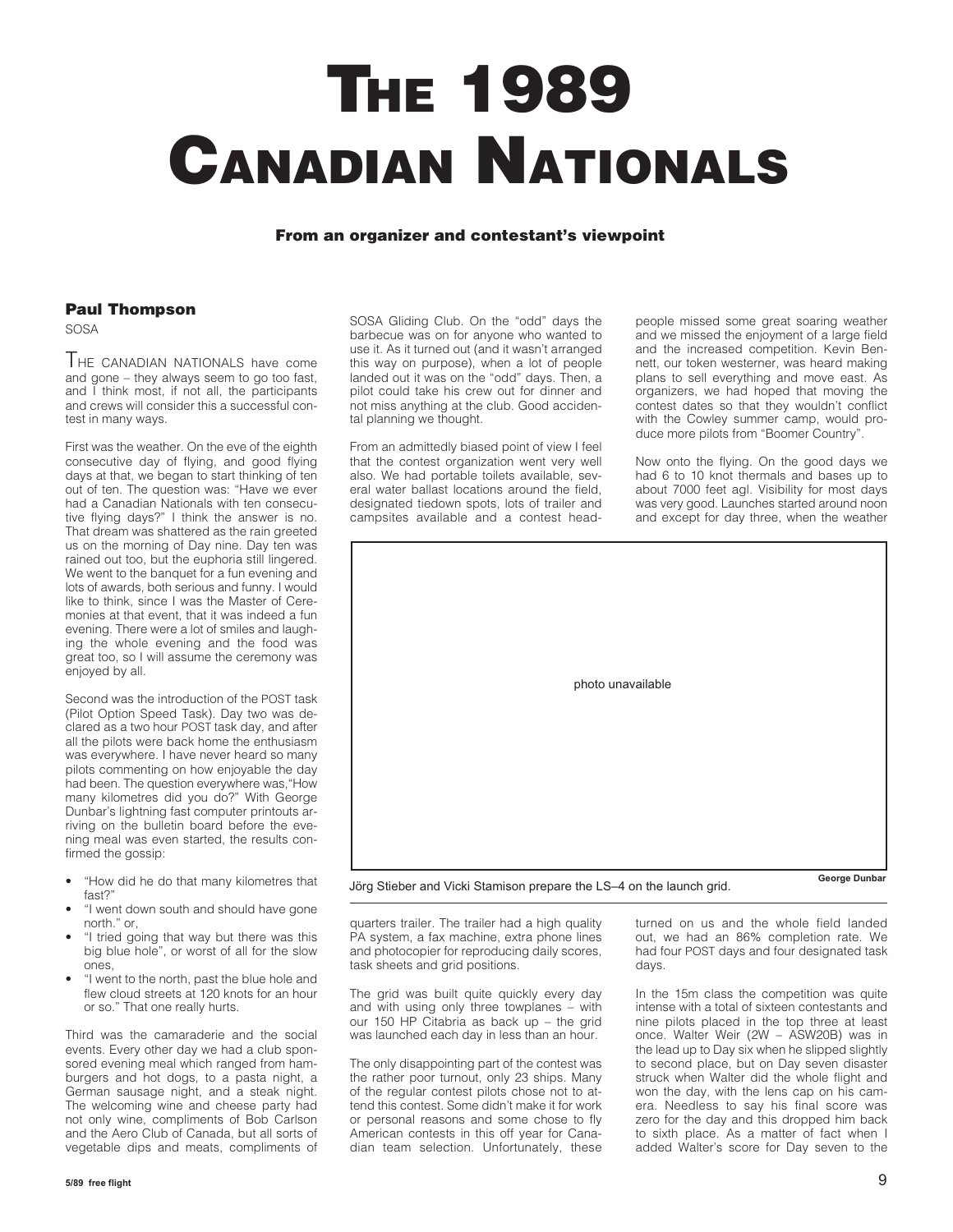total he would have won the contest by 41 points. There is a lesson here for any budding contest or badge seeking pilots. Use two cameras and throw away the lens caps. I don't know whether Walter has discarded his lens cap yet but I did hear him mention last week that his second camera should be in within a few days.

The steady performance of our only American entry, John Seymour, paid off for him and he won the contest. John is not only an excellent pilot (he jointly holds the world triangle distance record), but has a real knack for telling a story. We had the pleasure of experiencing this talent while sitting around the clubhouse and he gave us another example of his orator ability at our banquet. By the way, John enjoys coming to our Canadian contests because he finds the friendly and sociable atmosphere a pleasant change from some of the other contests that he enters.

Heri Pölzl, the Canadian winner of the 15 metre class, and Wilf Krueger along with Walter Weir all occupied first place on at least one occasion.

The Standard class was a little more predictable with Ed Hollestelle (A1) leading the contest from day one. Jörg Stieber (JS) was in hot pursuit with Paul Thompson (T2) close behind them. The point spread was close enough that if Ed had made a major mistake it could have dropped him down a couple of positions. He didn't, and flew consistently during the whole contest. Jörg won three days but Ed managed to keep the points in his favour. Ian Spence popped into the top three on three occasions but he had had a couple of bad days, and with the new scoring system the point spread was too large to make up. Stewart Baillie flew a consistent contest and ended up in fourth place. At least I had a chance to stand up once and give the winner's speech at a morning briefing but a few days later, after the camera times were examined, Jörg had won the day by 0.1 km/h. There were only seven pilots in this class, but the competition was still there.

The jury is still out on the new and very simple scoring system devised by Colin Bantin. One point per kilometre and 0.75 points for each km/h. There were a number of objections to this too simple format at the meeting of pilots during our first rain day. Colin's feeling is that we have to give this new system a chance and one or two more contests will be needed to assess it properly. It would be an interesting exercise to score this contest using the old system and see what, if any, changes it would make to the final scores. Are you listening George and Colin?

As the President of SOSA and a member of the contest committee that arranged the '89 Nationals and from my biased position (I've already admitted this earlier), I think we had a darn good contest. I won't mention all the names of those who helped make it a success. You all know who you are. I would like to thank everyone for the many hours that were spent on this event.

Soaring is truly a volunteer and amateur sport and the club spirit is what makes it work. From this contestant, thank you all. •

| STANDARD                                                                                               | <b>√ თ თ</b><br>Dugald Stewart<br>lan Spence<br>Newfield/Kirby                        | 5 W W<br><b>Stewart Baillie</b><br>Paul Thompson<br>Jörg Stieber<br>Ed Hollestelle                                                        | 하<br>효효<br>$\overline{\circ}$<br>Springford/D&L<br><b>Jock Proudfoot</b><br>Wood/Crocker<br>Robert DiPietro                                                              | ಸ<br>≐ ㅎ ◎<br><b>Chris Wilson</b><br><b>Bob Gairns</b><br>David Hogg<br><b>Colin Bantin</b>                                                                                                                                                    | $\sim$ 0 $\sigma$<br>$^\infty$<br><b>Nick Bonnière</b><br>Andy Gough<br>Walter Weir<br><b>Kevin Bennett</b>                                                 | $ \omega$ $\omega$ $-$<br>Wilf Krueger<br>Heri Pölzl<br>John Seymour<br><b>David Frank</b>                                                 | 5 Metre                                                             |
|--------------------------------------------------------------------------------------------------------|---------------------------------------------------------------------------------------|-------------------------------------------------------------------------------------------------------------------------------------------|--------------------------------------------------------------------------------------------------------------------------------------------------------------------------|------------------------------------------------------------------------------------------------------------------------------------------------------------------------------------------------------------------------------------------------|-------------------------------------------------------------------------------------------------------------------------------------------------------------|--------------------------------------------------------------------------------------------------------------------------------------------|---------------------------------------------------------------------|
|                                                                                                        | Std Jantar BW<br>Cirrus 75 HG<br>$N$ MM $+$ S <sub>1</sub>                            | Std Cirrus<br>DG-300<br>$F-S1$<br>$F-S1$<br>8 12 E<br>$\geq$                                                                              | <b>ASW-20B</b><br><b>ASW-20</b><br><b>ASW-20</b><br>$1 - 35$<br><b>PO</b><br>Z <sub>0</sub><br>$\overline{a}$ 5                                                          | Mosquito<br><b>ASW-20</b><br><b>ASW-20</b><br><b>ASW-20</b><br>æ g ¤                                                                                                                                                                           | <b>ASW-20B</b><br>Mini Nim<br><b>PIK-20B</b><br>Ventus<br>$\lessapprox$ $\gtrsim$<br>$\frac{8}{1}$<br>$^{94}$                                               | <b>ASW-20B</b><br>ASW-20<br>$9 - S$<br>$9 - S$<br>Σ g<br>$\frac{2}{5}$                                                                     |                                                                     |
| "preceding a score indicates a penalty was applied<br>) values in brackets are distances in kilometres | $\sim$ $\omega$<br>თ<br>(110.5)<br>(262.0)<br>(74.4)<br>212.0<br>24.7<br><b>60.5</b>  | UI N<br>$\rightarrow$<br>(220.6)<br>(278.4)<br>(234.1)<br>(300.1)<br>250.1<br>170.6<br>228.4<br>184.1                                     | $\Rightarrow$<br>$\overrightarrow{4}$<br>$\vec{5}$<br>(184.5)<br>(43.9)<br>(96.0)<br>qnc<br>134.5<br>46.0<br>0.0                                                         | $\frac{1}{4}$<br>$4\,\omega$<br>(227.0)<br>(278.4)<br>(31.4)<br>(86.4)<br>0'221<br>228.4<br>36.4<br>0.0                                                                                                                                        | ${}^{\circ}$<br>$\circ$<br>$\omega$<br>$\infty$<br>(227.0)<br>(227.0)<br>(254.0)<br>0.09<br>204.0<br>435.1<br>0:221<br>0:221                                | $\overline{\phantom{0}}$<br>$\sim$ $\sim$<br>∸<br>(233.6)<br>(228.4)<br>0.99<br>63.6<br>183.6<br>450.0<br>445.8<br>528.4                   | (Speed - 303.1 km)<br>day<br>pos<br>DAY1<br>km/h<br>S1d             |
|                                                                                                        | ┙<br>G<br>4<br>154.3<br>143.4<br>99.1<br>90.6<br>75.9<br>211.4<br>209.0<br>49.1       | G<br>ω<br>$\rightarrow$<br>N<br>149.2<br>154.1<br>161.0<br>156.1<br>88.3<br>97.5<br>76.5<br>73.2<br>216.9<br>253.2<br>242.7<br>193.5      | $\vec{v}$<br>ທີ່<br>163.9<br>162.5<br>103.9<br>quc<br>87.6<br>77.4<br>77.0<br>200.7<br>254.8<br>133.9                                                                    | $\frac{1}{4}$ $\frac{1}{4}$ $\frac{1}{6}$<br>$\overline{a}$<br>130.1<br>128.3<br>160.8<br>165.4<br>$1.56$<br>69.1<br>87.2<br>88.3<br>251.0<br>170.1<br>170.8<br>261.0                                                                          | $\vec{o}$<br>$\omega$<br>$\circ$<br>$\rightarrow$<br>149.2<br>159.0<br>189.4<br>188.0<br>88.8<br>63.9<br>1.28<br>80.2<br>236.5<br>326.6<br>221.7<br>127.1   | ⇉<br>${}^{\circ}$<br>$\sim$ $\sim$<br>149.2<br>155.6<br>152.4<br>178.2<br>92.4<br>88.9<br>94.4<br>79.8<br>218.3<br>243.2<br>244.0<br>296.4 | day<br>Nos<br>ξ<br>DAY <sub>2</sub><br>(POST)<br>km/h<br>S1d        |
|                                                                                                        | <b>၂ ပ စ</b><br>(108.8)<br>(104.6)<br>gnc<br>8.8<br>64.0<br>0.60                      | $\sigma$ 4<br>$\rightarrow$<br>$\omega$<br>(142.3)<br>(114.0)<br>(115.4)<br>(117.3)<br>64.0<br>67.3<br>82.3<br>65.4                       | $\frac{1}{4}$<br>$\vec{o}$ or<br>(111.4)<br>(92.3)<br>(63.4)<br>qnc<br>51.4<br>13.4<br>42.3                                                                              | $\vec{p}$ or $\vec{p}$ or<br>(9.901)<br>(63.6)<br>(0.13)<br>(83.9)<br>33.9<br>9'99<br>13.6<br>$\vec{0}$                                                                                                                                        | ⇉<br>$_{\infty}$<br>$\overline{\phantom{0}}$<br>(103.6)<br>(284.6)<br>(102.2)<br>(6.68)<br>234.6<br>53.6<br>39.9<br>22.2                                    | $4\omega$<br>$\infty$ $\infty$<br>(190.7)<br>(190.3)<br>(102.2)<br>(6.061)<br>140.7<br>140.3<br>140.9<br>522                               | day<br>Sep<br>(Speed - 413.6 km)<br>DAY3<br>έm<br>pts               |
|                                                                                                        | $\sigma$ and<br>60.7<br>73.4<br>55.5<br>5.54<br>10.7                                  | 4<br>$\omega$ $\sim$<br>313.7<br>285.8<br>358.4<br>220.6<br><b>29.2</b><br>83.7<br>74.4<br>85.7<br>226.2<br>448.4<br>560.7<br>301.1       | $\vec{5}$<br>$\overline{4}$<br>⋣<br>228.5<br>211.6<br>34.9<br>quc<br>61.6<br>609<br>319.1<br>290.5<br>0.0                                                                | $\overrightarrow{a}$ $\overrightarrow{a}$<br>$\vec{\circ}$<br>252.1<br>226.5<br>220.4<br>243.8<br>26.2<br>E7.7<br>55.8<br>63.3<br>293.7<br>372.7<br>293.4<br>348.1                                                                             | u ω<br>$\sim$ $\circ$<br>336.4<br>296.9<br>307.5<br>590.9<br>86.0<br>73.3<br>76.4<br>74.4<br>575.6<br>444.5<br>482.3<br>457.2                               | $^\infty$<br>$\sim$ $\sim$<br>348.3<br>318.7<br>295.3<br>351.1<br>83.8<br>72.6<br>188<br>67.4<br>605.3<br>535.7<br>439.8<br>625.9          | day<br>Nos<br>È<br>(POST)<br>DAY4<br>km/h<br><b>Dis</b>             |
|                                                                                                        | $\sim$ 0 $\omega$<br>(190.5)<br>60.5<br>83.3<br><b>p395.5</b><br>487.4<br>140.5       | $M = 0$<br>/69<br>78.7<br>83.4<br>1.88<br>473.6<br>487.5<br>447.3<br>501.4                                                                | $\frac{1}{4}$<br>$\vec{a}$ $\alpha$<br>57.8<br>58.4<br>81.6<br>ginc<br>414.2<br>412.4<br>482.3                                                                           | $\overrightarrow{a}$ $\overrightarrow{b}$ $\overrightarrow{c}$<br>1.18<br>1.18<br>89.3<br>29.7<br>480.8<br>447.3<br>480.9<br>504.9                                                                                                             | $40\overline{a}$<br>969<br>89.3<br>89.2<br>73.0<br>505.0<br>504.6<br>457.1<br>447.2                                                                         | $\sim$ 0 0 $-$<br>87.4<br>82.2<br>82.3<br>83.8<br>488.6<br>499.3<br>498.7<br>513.8                                                         | day<br>pos<br>(Speed - 293.1 km)<br>km/h<br>DAY <sub>5</sub><br>Sid |
|                                                                                                        | $\sim$ 0 $\omega$<br>(283.1)<br>(203.4)<br>88.3<br>587.9<br>233.1<br>153.4            | $\omega$ $\sim$ $\omega$ 4<br>84.1<br>89.98<br>84.9<br>573.7<br>592.2<br>592.2<br>576.4                                                   | 하 ㅇ ㅎ ㅎ<br>(185.2)<br>87.6<br>86.9<br>90.9<br>585.6<br>135.2<br>583.3                                                                                                    | $\equiv$ $\vec{\theta}$ $\sim$ $\infty$<br>89<br>89 26<br>83<br>83<br>572.0<br>591.4<br>592.3<br>526.6                                                                                                                                         | $\frac{1}{4}$ $\frac{1}{5}$ $\frac{1}{6}$ $\frac{1}{8}$<br>106.5<br>$\begin{array}{c} 74.8 \\ 72.7 \\ 72.4 \end{array}$<br>649.6<br>542.3<br>568.9<br>534.3 | $4 - \omega$ ro<br>108.3<br>105.0<br>110.5<br>9<br>9999<br>908.5<br>p653.3<br>E44.7                                                        | day<br>pos<br>(Speed - 338.8 km)<br>DAY <sub>6</sub><br>È<br>Sid    |
|                                                                                                        | 401<br>205.2<br>241.9<br>6061<br>59.5<br>53.1<br>55.0<br>310.8<br>264.2<br>246.0      | u w w<br>$\overline{\phantom{a}}$<br>214.5<br>292.0<br>324.4<br>267.2<br>56.3<br>9'89<br>73.6<br>0.97<br>457.0<br>400.4<br>285.2<br>495.7 | $\frac{1}{4}$ $\frac{1}{6}$ $\frac{1}{4}$<br>179.0<br>252.2<br>224.0<br>178.2<br>62.6<br>50.7<br>73.1<br>53.6<br>386.4<br>224.9<br>$314.1$<br>$218.6$                    | 5005<br>239.5<br>218.9<br>299.6<br>247.6<br>5<br>6<br>5<br>6<br>5<br>7<br>8<br>5<br>7<br>8<br>7<br>9<br>7<br>9<br>2<br>2<br>2<br>2<br>2<br>2<br>2<br>2<br>2<br>2<br>2<br>2<br>2<br>2<br><br>2<br><br>2<br><br>481.7<br>354.3<br>351.1<br>590.1 | ပေးစက်ာက<br>dnc<br>261.9<br>252.2<br>264.4<br>1.89<br>67.5<br>67.4<br>$372.1$<br>$388.6$<br>394.5                                                           | $\alpha$ + $\vec{\alpha}$ 4<br>223.9<br>275.6<br>317.6<br>348.0<br>57.1<br>71.9<br>$82.1$<br>$85.7$<br>301.7<br>528.4<br>576.1             | day<br>pos<br>Ê<br>(POST)<br>DAY7<br>km/h<br>S1d                    |
|                                                                                                        | 4 10 10<br>176.4<br>169.0<br>140.2<br>60.1<br>21.7<br>54.0<br>220.6<br>235.3<br>165.9 | $\sim$ $\sim$ $\sim$<br>$\overline{\phantom{a}}$<br>267.9<br>287.9<br>264.6<br>155.3<br>85.8<br>96.4<br>337.3<br>423.2<br>407.5<br>105.3  | $\vec{a}$ $\sim$ $\infty$<br>245.3<br>238.1<br>238.4<br>156.4<br>$\begin{array}{c} 83.2 \\ 83.8 \end{array}$<br>83.9<br>83.5<br><b>p188.7</b><br>399.4<br>387.4<br>387.8 | $\frac{1}{5}$ $\frac{1}{6}$ $\frac{1}{6}$<br>247.8<br>220.8<br>220.9<br>156.3<br>79.5<br>75.5.1<br>75.1<br>336.8<br>337.4<br>360.5<br>106.3                                                                                                    | $x$ 4 $4$ $0$<br>281.4<br>262.3<br>230.8<br>240.8<br>81.5<br>69.7<br>93.6<br>246.7<br>387.0<br>457.2<br>489.8                                               | $\omega$ on $\infty$ $\rightarrow$<br>279.7<br>258.7<br>300.3<br>93.0<br>95.9<br><b>2.001</b><br>85.0<br>456.9<br>411.5<br>484.8<br>551.3  | day<br>Nos<br>ξ<br>(POST)<br>DAY 8<br>km/h<br><b>Dts</b>            |
|                                                                                                        | 2102.4<br>1431.7<br>1928                                                              | 3112.9<br>3000.5<br>2764.6<br>2143.5                                                                                                      | 2299.4<br>2231.4<br>1371.4<br>1311.6                                                                                                                                     | 2344.8<br>2449.5<br>2370.4<br>2357.9                                                                                                                                                                                                           | 2979.7<br>2945.2<br>2721.0<br>2693.8                                                                                                                        | 3501.8<br>3417.3<br>3342.5<br>2986.1                                                                                                       | Score<br>Total                                                      |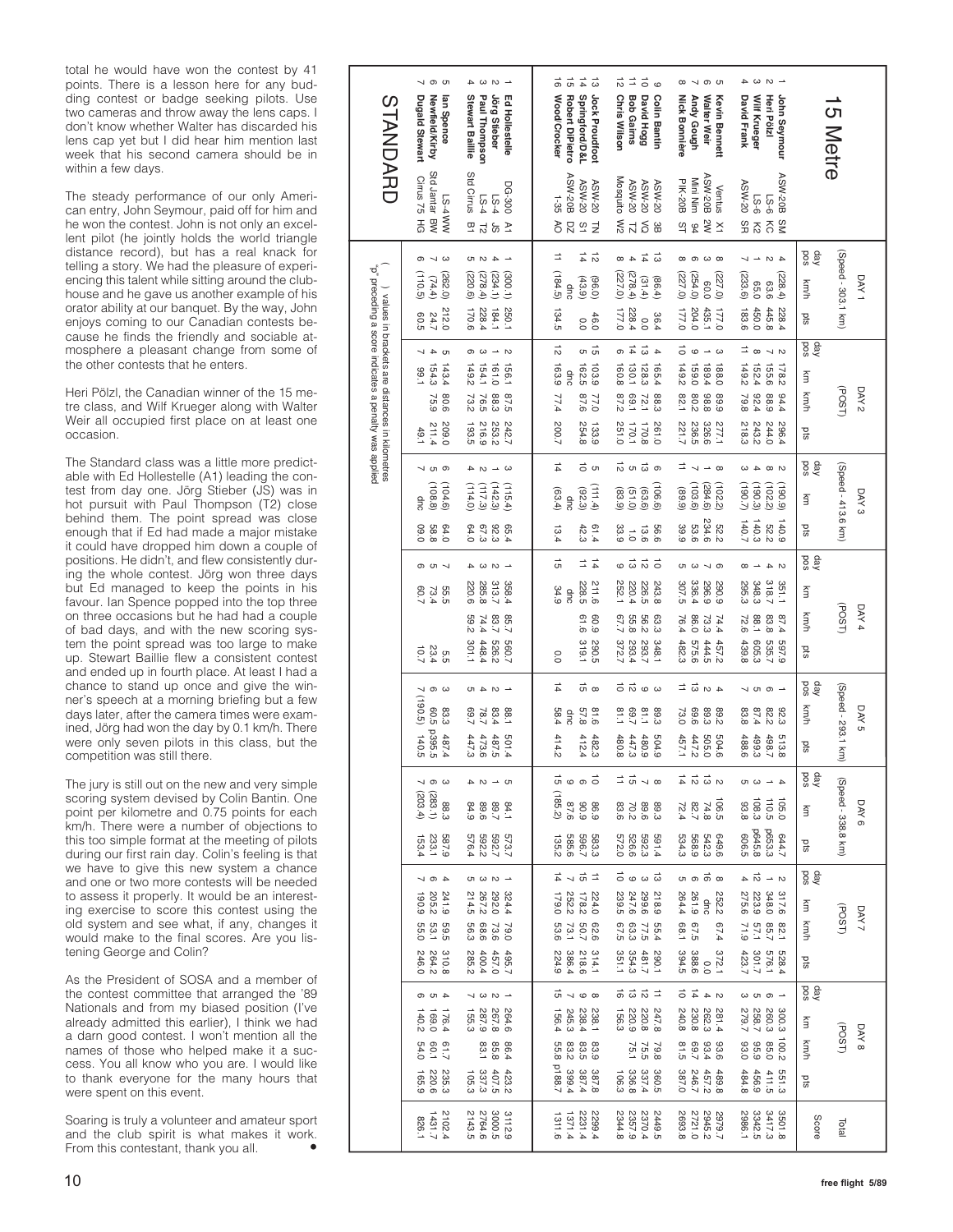#### **I CAN'T PROVE ANY OF THIS – A DAY 7 STORY**

#### **Walter Weir, 2W**

from CASG Newsletter

They called a four hour POST and it was a blue day. "How do you fly POST on a blue day?" I asked John Seymour. He never wastes words: "Gaggles – gotto – dead meat if you don't." I figured he knew how to do this, I better stick with him. After launch I found him, attached myself to his tail, and stayed with him. There were cu on the southwest horizon – probably, I thought, about where Tillsonburg and Aylmer turnpoints were. That looked as good a direction as any.

When John moved to the start point I followed like a puppy, and when he started out to the southwest that was fine with me. We were a gaggle of two, not an impressive vote of confidence from the others.

I was behind, below and off to one side hoping to find some good air and get above and ahead. Instead, I got further and further behind and below as we made our way slowly through weak blue thermals towards Aylmer, 85 km from SOSA. About 10 km from Aylmer, we hit cu and John went into a tight spiral as though he had at least 6 knots on the averager. I flailed about underneath and became more and more frustrated as I couldn't find anything worth circling in. Finally, I decided to head for the turnpoint on my own, and with the cu as markers I did quite well. I never saw John again – I didn't see anyone for the whole flight except once in a while someone going in the opposite direction.

I got my Aylmer picture and started north in super conditions, bypassing Woodstock and Stratford, to Listowel (104 km from Aylmer). Listowel was way out in the blue but bases were 7700 msl and it wasn't too difficult to go in for the picture and back to the cu without getting low. Then it was south to Stratford, Woodstock, and Tillsonburg, where one good thermal was enough for the final glide to Rockton to finish the 4 hour POST in 3:54.

I thought I had done pretty well and when John and I added up our distances I had beaten him. I was ecstatic! Back to the cockpit for the camera to take the tail and clock pictures.

#### AAAAAARRRRRRGGGGGGHHHHHH!!!

The lens cover was on the camera! I asked God to tell me that I had put it on after landing but there was no answer. Sure enough the film came back with six blanks, a start picture and five TPs, with times neatly printed in the corner. I had handheld the camera for the board picture, put the lens cap on, and screwed the camera onto the mount.

So although I had won the day by two points over Heri Pölzl, I was DNC (thanks, George, that was better than scoring me zero).

I can't prove any of this.

## **SUMMER COWLEY SUMMER COWLEY**

#### **Tony Burton**

Cu Nim

THE GRASS WAS GREEN AND LONG on the airfield as people began arriving on 28 July, a rare sight given the extended years of drought in the southern prairies. The Cowley summer camp of 1989 was one for the record books. By the end of the gathering, 107 pilots had registered and about 100 other guests signed in, 45 sailplanes were present representing 27 different types and four towplanes were on the line. There were a total of 1714 aircraft movements, well up from the previous record of 1391 from last year. Some regulars from the States came and clubs from Winnipeg to Vancouver were well represented, with a large contingent from Regina this year.

Special guests present were Doris Grove and Tom Knauff, fresh from his US Open class win at Hutchinson, Kansas, and Manfred Radius of Toronto, on his way through to do his aerobatic performance at the Abbotsford Airshow in his Salto.

Though westerners love to beat on eastern soaring weather, I suppose we have to hold our tongues somewhat this year after hearing the reports of the excellent conditions at SOSA for the Nationals. It's clear that Cowley weather was exported for the event, while we got the midcontinent clag for the first four days of the camp, when the humidity was higher and the visibility lower than I've seen in this part of the world in the last ten years. Wednesday brought a change of airmass and stiff westerly winds to produce two wave soaring days. Although the winds had too much of a northerly component to give classic wave, what was present gave many pilots their first experience of wave soaring, and three Diamond climbs were gained.

The Wednesday winds on the surface were very strong and variable, often over 30 knots, and the operation was shut down for half the afternoon as a result. When the Pincher Creek weather office called in with a wind warning for possible 50 knot winds arriving, even many gliders aloft came back for a precautionary packing away in the box.

It turned out that the very strong winds were a local effect funnelling through the Crowsnest Pass, dropping off substantially at Cowley and further north up the valley. At the time the high winds were being broadcast, Glen Buhr of Winnipeg was low and setting up for a land-out only 12 km north of Cowley. Setting up a hot approach to his chosen touch-down, he was surprised to see that he was using up a lot of ground getting down. On climbing out, he saw the winds almost calm! Meanwhile at Cowley extra bodies were being rounded up to go out for a high wind derigging session that was unnecessary. However, it's always prudent to give the weather a lot of

respect near the mountains – as past camps have amply proven.

That afternoon Vaughan Allan of Calgary was thermalling over the Porcupine Hills just east of the field and quickly found himself unable to penetrate back. He wisely turned downwind to the prairies and was blown east to eventually land 75 km away near Carmangay. Rick Zabrodski of Calgary was the first of the Diamond pilots, though it was close and he didn't know for days if he had it (the first reading of the barogram came in 20m short!), but after getting an accurate station pressure from Pincher Creek from their records, the altitude gain came up 30m over the 5000 needed.

The next day Jim Oke of Winnipeg and Mike Thompson from Vancouver got Diamond climbs also to about 25,000 feet. Jim said at the pilots meeting the following morning that he had been trying to get a Diamond at Cowley for many years, and while stuck for a while in weak lift short of the needed height, was encouraged by a fortune cookie message the evening before that said, "Patience is better than brains". Patience was necessary as the offset wind direction over the Livingstone Range was giving very localized and time dependent areas of wave lift. Mike was on his first ever wave flight – that's the way it goes. The evening was capped by a great hamburger barbecue for everyone present.

Tom Knauff had been invited to give the Alberta Soaring Council Cross-Country Clinic which was well attended, naturally. He was determined to fit Cowley into his schedule as a result of soaring over it last year on the way home from the course he gave in Edmonton which was mostly rained out. Everyone enjoyed the benefit of his long experience in record soaring and cross-country instructing, and his dry wit. The major lessons learned:

- the inter-thermal cruising speeds chosen hardly matter at all when compared to the overriding necessity of accurate and efficient thermalling and avoiding sink.
- Minimize control movements and speed changes which are major causes of energy loss during flight (see the Speedto-Fly article elsewhere in this issue).

Manfred was here for fun this year. Rather than giving a course, he spent first half of the camp building himself some fibreglass wing tiedown collars for the Salto. (The weather was too much like southern Ontario then anyway to see much scenery from the air.) Later in the week he gave us two practice airshow performances which were spectacular as he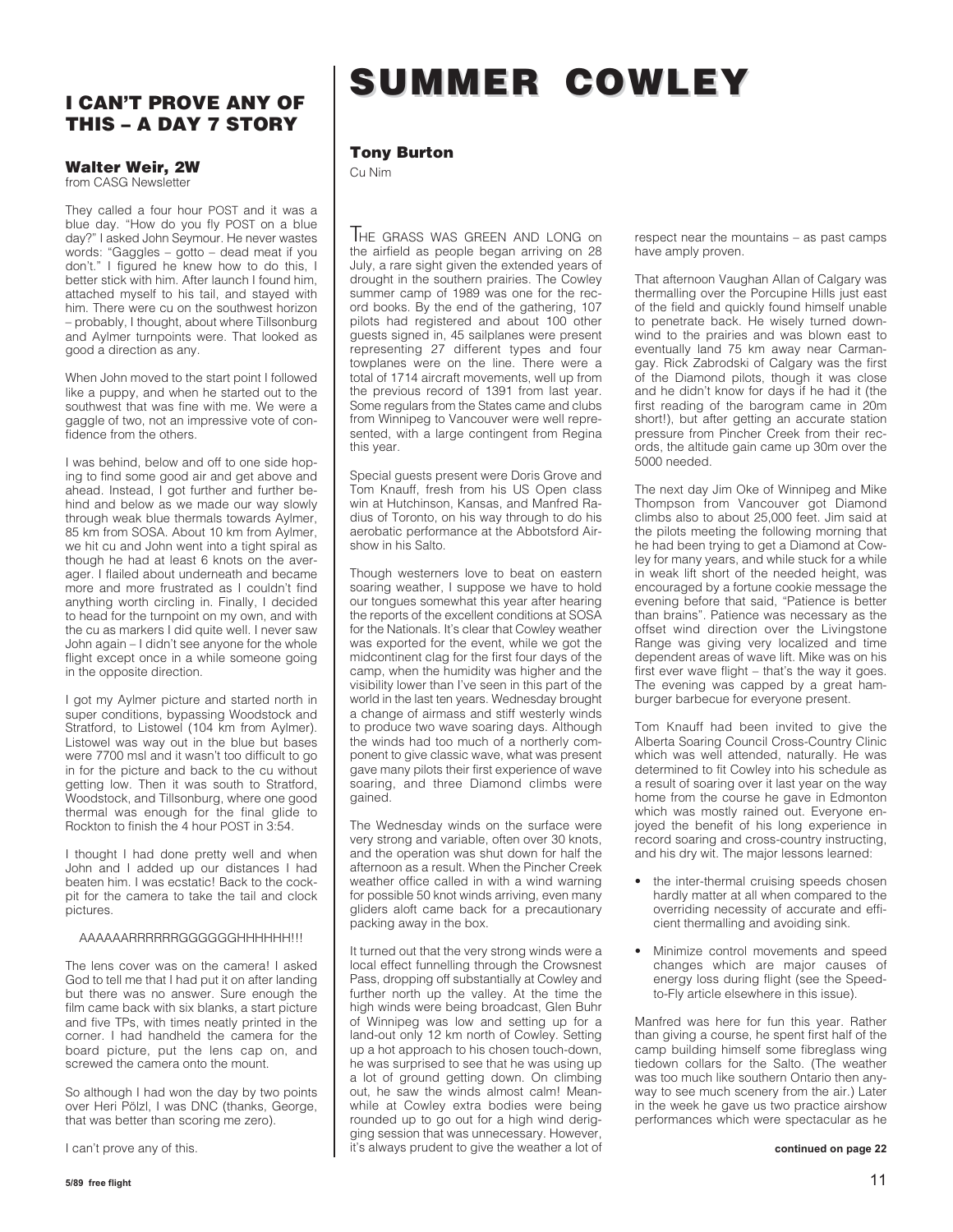# **THE QUEST**

#### **Steve Weinhold** Cu Nim

**HIS STORY relates the events leading to** the fulfillment of a dream. It was a dream born in early May of 1987, while working in the Pincher Creek area of southwest Alberta.

This particular evening I drove out to Beauvais Lake Provincial Park, never having visited it and wanting to become more familiar with the local terrain. Many times I had overflown this area during our annual Cowley flying camps; now I could more closely investigate potential off-field landing sites.

As I strolled about, the brisk westerly wind tugged at my jacket as though it was trying to get my attention, a reminder that I was in the Crowsnest Pass. The sun was setting as I looked northwest toward the Livingstone Range whose eastern flanks were now a somber shade of dark gray. At this time of year the upper reaches still held some stubborn patches of snow, now barely discernable in the failing light. The mountains cast a mantle of darkness over the Cowley valley. To the east, the last rays of light touched some of the more prominent fir covered knolls clearly illustrating the origin of the name of the Porcupine Hills.

The sky now occupied centre stage as it prepared a light show that held me spellbound. Stacks of lennies shifted about; building here, vanishing there, the leading edges almost a luminescent yellow with deep magenta undersides and slate gray trailing edges – all this against a deep orange zenith. These were the untamed stallions of the sky which permitted the fortunate few to climb on board in search of diamonds and broad horizons. "For I have slipped the surely bonds of earth..." Indeed, an all-encompassing performance consisting of primary, secondary and tertiary lenticulars. The onset of darkness brought me back from my reverie.

Driving back to Pincher Creek I recalled that many entries in the "Cook Book" (the diary begun in the 50s by the pilots who first explored the Cowley Wave) were made during this very time of year. And so in turn other eyes had surely been witness to what I had seen – Stachow, Hea, Mamini, Riddell, Audette, Eley, Cook, Huber – some of these I had the fortune to meet through personal contact, others through our literature, and still

others I would never know. I was overcome by an overwhelming urge to form a bond with these wave pioneers.

To be accepted as a kindred spirit among their ranks would require personal sacrifice as well as recognition of their accomplishments.

I thought that a cairn in their honour erected on Centre Peak of the Livingstone Range might meet those requirements.

As ideas formed they were put into action. A visit to the county office in Pincher Creek resulted in two maps, a 1:50,000 topographical map with 100 foot contour intervals which

would prove useful in planning a route up the mountain and a county land map which would give me landowners' names in the event I needed to cross privately owned land. Several evenings were spent travelling local roads at the base of the mountain and spotting the eastern slopes with my telescope. After choosing an ascent route I contacted Peter Hucik for permission to cross his land with the intent of climbing to the summit of Centre Peak. (He recounted how in past years he had been to the top on more than one occasion.) Meanwhile, I also decided to incorporate a plaque into the cairn so that others who might

venture to the summit would understand the significance of this pile of stones.

A month passed by, and as June ended an inscription had evolved over the course of five trial drafts (see box). This was then stenciled onto a one foot square aluminum plate one eighth inch thick.

I test drilled into limestone rocks in my backyard with a hand drill and masonry bits to be sure I had the appropriate tools to set the rock anchors to secure the plaque once I was on the summit.

It was my intention to erect the cairn prior to the Cowley summer camp. Not knowing what difficulties might be encountered during the climb, I decided on a two day excursion with an overnight on the mountain top. This in itself might prove to be a pleasant experience. My brother Bern had expressed an in-

#### Cowley Wave Site

This cairn is dedicated to the memory of those pioneers who gave freely of courage and time to explore this mountain wave area along the Livingstone Range.

These individuals persevered both on the ground and in the air to make their dreams become reality. Their legacy must be respected and protected so that future generations might enjoy the benefits and exhilaration of one of the world's foremost mountain wave soaring sites.

Soar high on silent wings; search out the serenity of space.

July 1987

terest in accompanying me on the venture, and so it was that on the morning of Wednesday, July 15, we found<br>ourselves on the ourselves on eastern slope of the Livingstones.

The morning sun beamed down out of a clear blue sky. A light easterly wind created a murmur in the fir trees. We slung our 50 pound packs laden with camping gear on our backs and started our ascent following an old seismic exploration line. This trail ended on the spine of a long treed ridge which ran west up the mountainside to within 1000 feet of the top. If we could reach this point

we would be 2000 feet north of Centre Peak. I had determined during previous examinations with the spotting scope that a direct ascent up the east slope of Centre Peak was not feasible. The final 1000 feet consisted of unstable scree slopes which terminated in vertical drops of 50 to 100 feet. Our plan would be to cross over top of the Livingstone

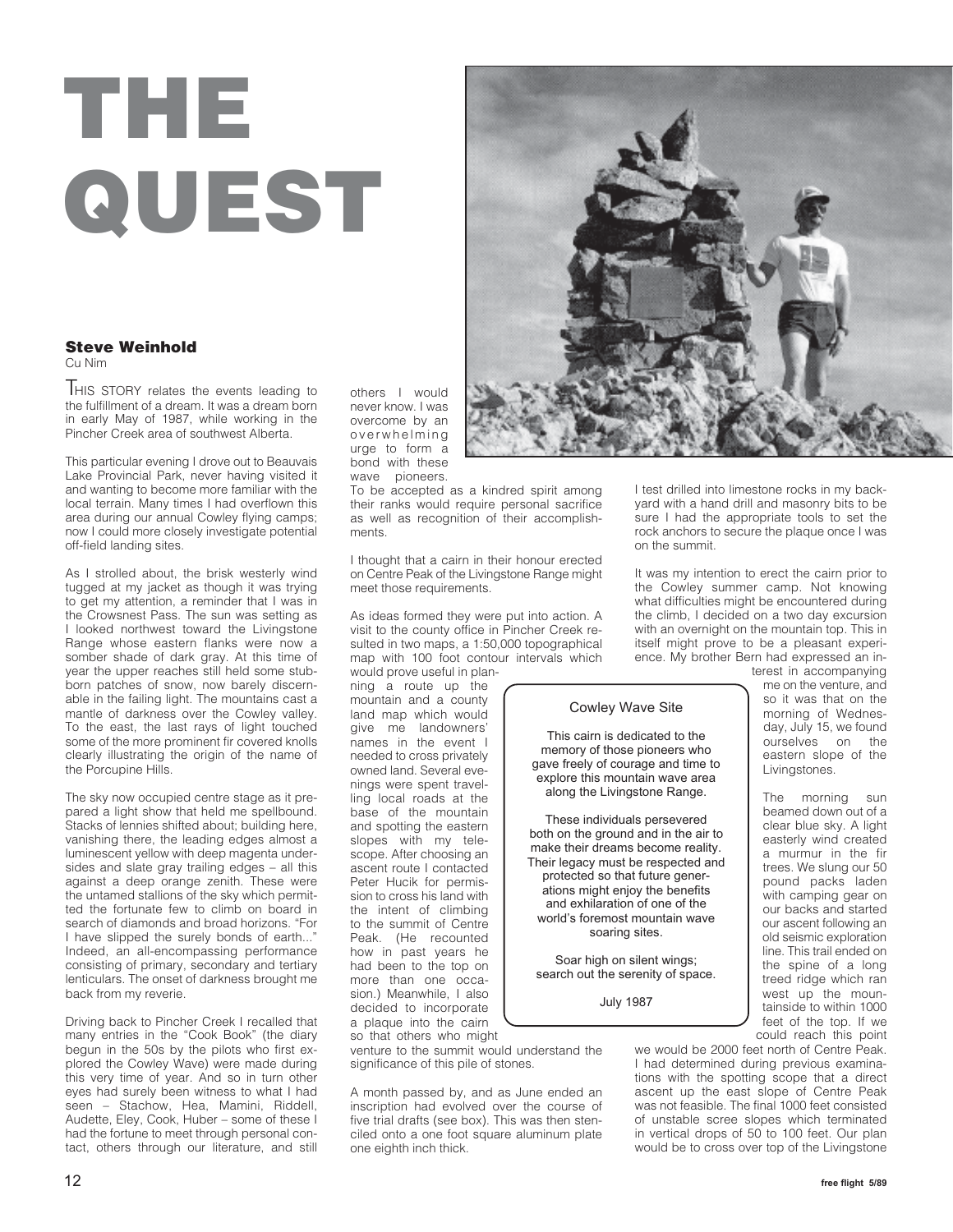Range ridgeline north of Centre Peak and then work south from the west side to reach the summit.

The weight of our packs forced us to proceed at a measured pace. Occasionally the sound of a Clark's nutcracker or raven would break the silence. As we gained altitude the trees became shorter and were spaced further apart permitting a welcome breeze to fan our perspiring bodies. Having broken through the treeline we dropped our packs and paused for a snack of beef jerky and dried fruit. As we gazed out over the broad expanse of the Cowley valley I wondered what Refreshed after our break, Bern and I worked south along a scree slope which became continually steeper and thus also more unstable. Within 800 feet we had come to an impasse. To our left were vertical spires which offered no footholds and the steeply pitched scree on which we stood terminated in an 80 foot vertical drop to our right. No more than 600 feet before us lay easy access to the summit of Centre Peak. So near and yet so far! Prudence dictated that we go no farther. We were neither experienced enough nor equipped for technical rock climbing, so to proceed would be foolhardy. One misplaced step or disturbed rock would result in a scree avalanche and certain tragedy. With a heavy

defeat after the first attempt. I would come back and try again!

Two weeks later Shirley and I attended the Cowley summer camp and celebrated our first anniversary during the closing weekend. During the week we had driven to Sparwood, BC to replenish my supply of "Kokanee" beer. On our return I detoured north at Blairmore and travelled a dirt road which led to some open pit coal mines that lay west of the Livingstone Range. From this vantage point I once again took out my spotting scope and glassed Centre Peak in search of an accessible route to the summit. An approach from the southwest might be possible. The attempt would have to wait though as my work took me to Texas and then on to Michigan; I did not return to Alberta until Christmas.

1988 turned out to be particularly depressing for me. For the fifth time since 1980 I did not join the Cu Nim Gliding Club as my entire summer was spent in Michigan. I felt far removed from the soaring community which had become a fraternal home for me. I did receive some measure of satisfaction in being fortunate enough to attend both the EAA Convention in Oshkosh as well as the Reno Air Races – anyone even remotely interested in aviation would find either of these events well worth seeing. The year drew to a close and I had not even laid eyes on the Livingstones.



heart I took a last look at the peak, turned north and retraced the path we had just ascended.

During our climb in the morning our legs were pushing against the force of gravity, thus our breathing had been laboured. Now however, gravity was helping us down, our legs had only to check our descent with each step. At 5 pm we were back at our van, the muscles in our thighs screaming for mercy. A frosty beer out of the cooler was our only reward. That evening we swam in the Oldman River at its crossing with highway 22 and prepared a barbecue dinner. As the orange sky silhouetted the sawtoothed spine of the Livingstones I resolved not to admit

In 1989 things would be different. Late March I left Michigan to return home to Calgary. Several Sundays later in April I took some of my radio control gliders out to our club to look for some early season thermals. To my surprise a group of instructors was present to start the annual spring checkrides. Before long I was coerced into a Scout to do some towing and I was once again an active club member.

Several months later I was back at Cowley. At times, when I looked at the Livingstone Range, it felt as though Centre Peak was beckoning me, and I of course was eager to go. While taking the camp's final morning temperature sounding, I took the Scout to



What a relief to set down those packs! The sandwiches and juice tasted especially good in the noticeably thinner air. A peregrine falcon swooped by, soaring the ridge lift. We heard the clammering cries of its offspring somewhere in the cliffs but were unable to spot the nest site. Crowsnest Mountain at 9138 feet broke the skyline 10 miles to the west. Cu were billowing over the mountains as far south as Waterton Lakes although the prairies to the east were not yet spawning any convective cloud.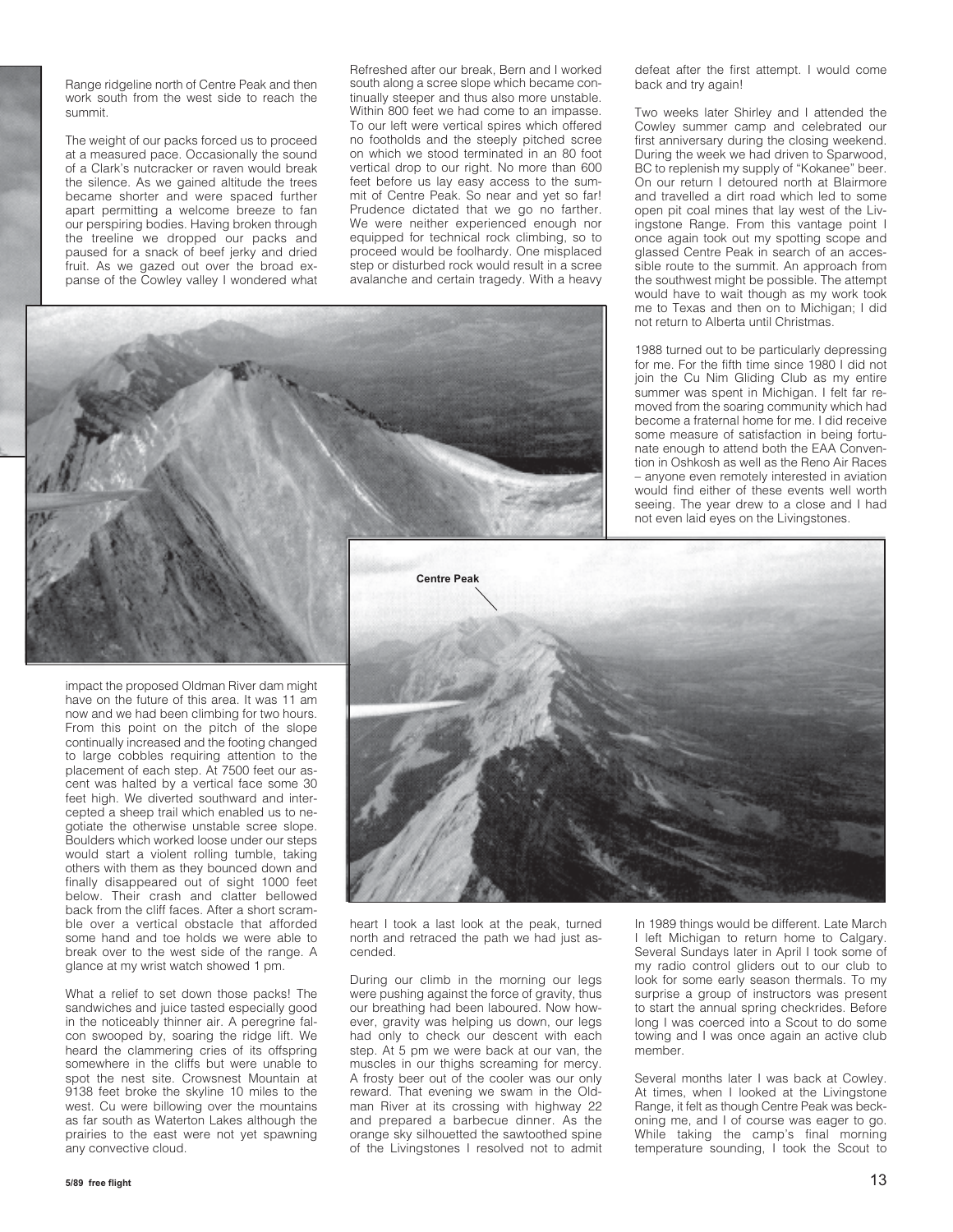10,000 feet west over the Livingstone Range. This gave me an opportunity to survey my proposed route from a different perspective. On descent I skirted over Centre Peak at 8400 feet – a lone ram mountain sheep was standing sentinel. If the weather cooperated, I would attempt the climb again on the following weekend.

By midweek the weather reports sounded promising, sunny days with scattered evening thundershowers indicated the likelihood of a weekend with some convection for soaring. Friday afternoon I packed my gear and told Shirley I'd be back home Sunday night. She was concerned that I was going alone this time, so I included my handheld transceiver in my packsack. If I should have an accident I could contact an overflying airliner on 121.5 MHz. I stopped briefly on my southbound route at our airfield at Black Diamond to tow some students. From there it was on to the Crowsnest Pass where I spent the night in the van.

Saturday, August 12, dawned clear and calm. The first beams of light beckoned in through the rear window of the van and woke me, and following a hearty breakfast I made a final check of my gear to see that nothing had been overlooked. My overflight last weekend had shown that all snowfields were melted so I had no option but to pack my water with me. At Blairmore I followed the old coal mining road to the eastern slopes of the mountain range. An east fork on this road in turn took me northward on a jeep trail paralleling Gold Creek, which has its origin at the base of Centre Peak. I hoped to follow this stream through the forest to guide me to my destination.

At 9:15 I was hiking into the sun just now clearing the Livingstone Range. Fortunately I had discovered an old seismic trail which made the first half hour walking quite enjoyable. Our abundant rains this year left the forest floor carpeted in a lush green with a myriad of wildflowers now in bloom. At points where the stream crossed the trail I looked for animal signs in the soft earth and soon saw bear tracks. Although they were only black bears, I kept up a steady whistling of tunes that came to mind to broadcast my presence to whom it may concern.

All too soon my pathway came to an abrupt stop, but I had gained 500 feet in the past one and a half miles and was presently at 6000 feet. The next hour was spent pushing my way through dense undergrowth and tripping often; I'm sure my curses frightened any bear in the area away. On several occasions I heard crashing ahead of me similar to the sounds I was making, but the only tracks I encountered were those of elk. The gain was 500 feet vertical in a half mile when I broke into more open pine in a saddle between two ridges. Another half hour and I finally broke clear of the treeline at 7000 feet.

Ahead of me the mountain proper seemed to be staring down at me. A steep slope of loose boulders rose 800 feet ahead ending in a 40 foot vertical wall which fell off into an abyss to the north and trailed off to the south out of sight. Forty-five minutes of scrambling brought me to the base of this wall which I

followed south in search of a cranny that would permit me to scale it.

Before me on my left a trickle of water wetted the limestone face and provided moisture for a small patch of grass at its base. I removed my pack here and ate a light snack. Half my water supply had been consumed and I realized I would have to replenish the stock. A long shoelace removed from my hiking boot acted as a wick when held against the wet rock face. In five minutes I recovered two litres of water. Proceeding a little further without the packsack I encountered a narrow ledge with suitable handholds to permit scaling the face. A chimney provided the means by which I was able to clear the last of the vertical wall. From this point on it was a straightforward walk up a moderate slope consisting of loose rock. Forty-five minutes of hiking put me on the summit at 2 pm.

The reward for climbing any mountain is the vista which stretches out around you in all directions. Under a clear blue sky the Porcupine Hills to the east melted into a patchwork

#### I ... spoke in silence to some inner thoughts... It was time to return to earth.

quilt of green and yellow until that too finally diffused into the horizon near the Saskatchewan border. To the south the pale gray scar on Turtle Mountains' flank marked the location of the Frank Slide which took place at the turn of the century, burying an entire coal mining town while it slept. Further still, Chief Mountain in Montana stood sentinel just beyond Waterton Lakes National Park. To the west, Crowsnest Mountain marked the continental divide and the British Columbia border.

The charts show Centre Peak at 8364 feet msl. This peak is actually very small being no more than four feet wide and running northsouth along the spine for no more than twenty feet. Here I found a small pile of rock rubble with a post lying across it. The post was wrapped in a faded orange survey ribbon. Under the rock rubble a brass plate was grouted into the bedrock placed here by the Geodetic Survey of Canada. I opened a plastic 35 mm film container which held two pieces of paper. One was dated June 1985 by a survey crew who admitted arriving here by helicopter. The other dated August 4, 1980 was signed by two men aged 19 and 24 respectively. Their comment was simply: "Arrived at the top at 6 pm. Windy as hell and cold. Please keep this note behind."

Work now began on my objective. A three foot square base was carefully prepared upon which subsequent layers of rock were placed using small fragments to securely lock the structure together. I quickly depleted the supply of loose stone in the immediate area and was forced to descend to a point some 50 feet away for a source of rock. Carrying the material at this altitude was tiring but provided security against occasional wind gusts that attempted to dislodge one's footing.

When the cairn was two feet high I decided to return to my packsack and bring it up. This provided a break in the work, as well as allowing me to set up a campsite while there was still daylight. A niche under a rock ledge provided a large enough flat area to lay out the sleeping bag wrapped in a plastic sheet, in turn weighted with stones against the gusty wind. I returned to the Peak, now only a half hour away, with tools, plaque and radio. Before resuming work I set the radio to 123.3 and shortly thereafter the frequency came alive. Several of the Cu Nim pilots were flying cross-country. I spoke with Dick Mamini flying his ASW-12 at Strathmore 175 km away. He promised to telephone Shirley tonight to let her know I had safely reached my goal.

I worked on as the sun slowly settled into British Columbia. A flat-faced two foot square rock six inches thick was rolled up to the base of the cairn, and after several failed attempts lifted to the three foot level on the south face. After it was secured by placing other rocks around it, the anchors were drilled and the plaque secured to it.

I sat down and rested briefly; the sun disappeared below the orange western horizon and the wind's fingers now had a chill. A scimitar shaped silhouette approached from the north, flying the ridge lift. I sat motionless as the peregrine passed within twenty feet of me, unaware of my presence. Perhaps it was the same resident my brother and I encountered two years ago.

At 9 pm I went down to my camp for supper. As I crawled into the sleeping bag the southern sky was alive with lightning. The cognac I had packed up with me now provided a warm internal glow, soothing my aching body and quickly weighted my eyelids. Later I awoke with a light drumming of rain on the plastic sheet covering me. My feet and the base of the sleeping bag were wet so I drew them up nearer to me under the sheet. The rain continued intermittently through the night.

Shafts of light broke through the early morning cloud deck and dappled the Cowley valley. I carefully slid out of the sleeping bag, not disturbing the pockets of rainwater trapped by the plastic cover sheet. This water was then funnelled into my drink container. I returned to the cairn and capped it off when I was no longer able to set the rocks any higher. The sun had now burned off much of the overcast and it was an opportune time for some photographs. My own note joined the other two in the film canister: "This cairn was erected in honour of the soaring movement. Anyone wishing more information on the subject should contact the Cu Nim Gliding Club in Calgary."

I took one last look at the pristine beauty around me and spoke in silence to some inner thoughts. I had established contact with those whom I admired. An inner peace vaulted upwards, spiralling in a thermal not of warm air, but of kindred sentiment. It was time to return to earth.

**Note**: If sufficient interest exists, the author would be prepared to lead a day hike up Centre Peak at next year's summer camp.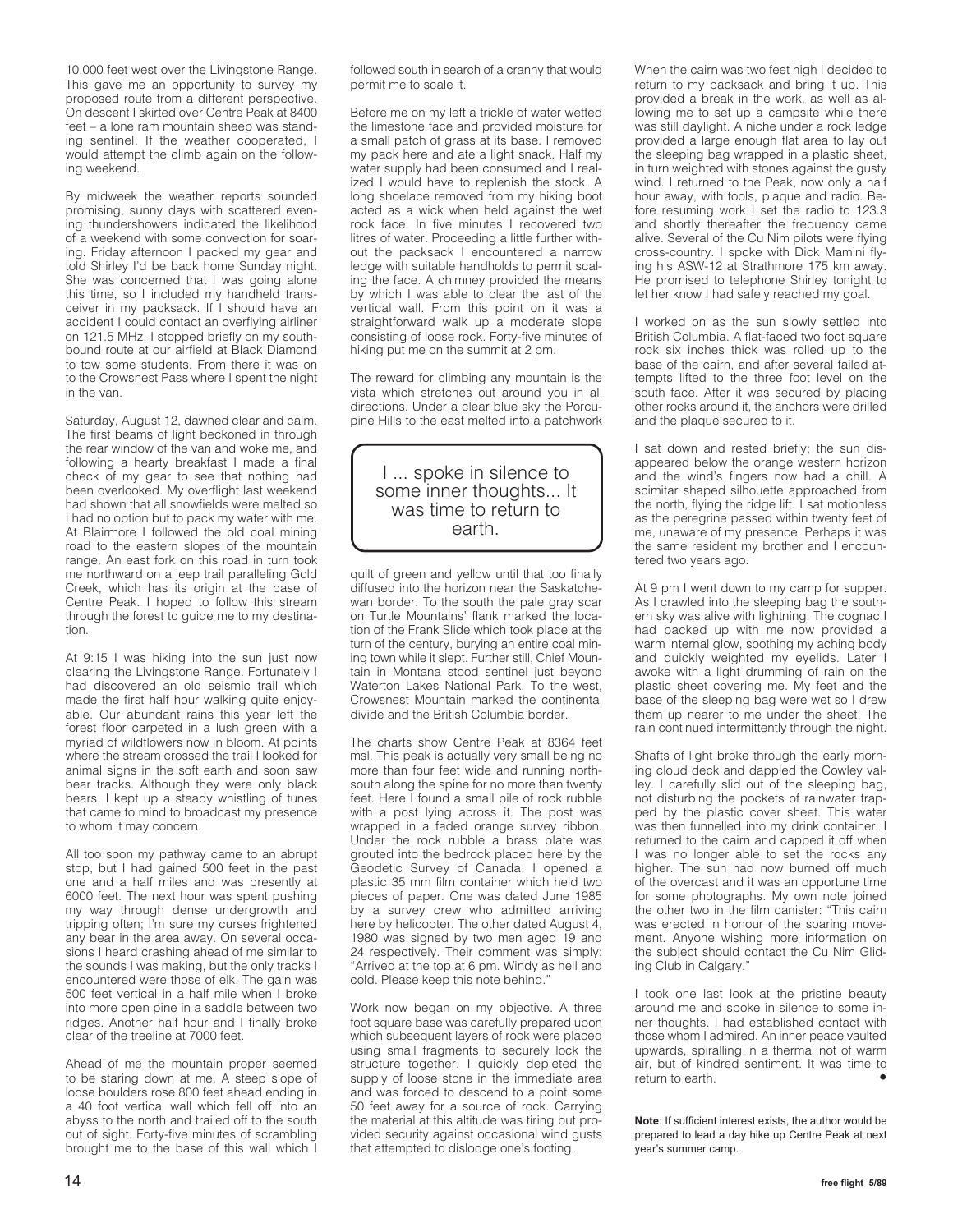#### **SPEED TO FLY**

**continued from page 8**

Stay-up loses 5 seconds against Go-ahead in the pull-up. One could think now that it is sufficient for him to only regain those 5 seconds. It is actually much worse than that. Go-ahead has an added advantage by continuing to fly faster than Stay-up. We must also compare flight altitudes. Stay-up obviously gains altitude as Go-ahead plunges onward. At the end of the lift area, Stay-up is higher than the trajectory of Go-ahead by ΔH. However, Go-ahead has arrived at the same distance earlier by ΔT. Obviously, both pilots are equal again, if in the next thermal Go-ahead has to circle longer by his advantage in time to just compensate for the advantage in altitude which Stay-up has. This condition is expressed by the equation:

(1)  $\Delta H = 300$  fpm  $\times \Delta T$ 

 where the next lift has been assumed at 300 fpm.

As Stay-up has a sink rate of some 120 fpm, the airmass must be rising at 420 fpm. Goahead, who has a sink rate of some 350 fpm, climbs at 70 fpm. Stay-up has a forward speed of 68 fps, Go-ahead of 135 fps. Time spent in the lift area is simply equal to length of the area divided by speed. Altitude gain is equal to time spent in the area multiplied by climb rate. This will lead to the altitude advantage of Stay-up against Go-ahead.

(2)  $ΔH = D/68$  fps x 300 fpm -  $D/135$  fps x 70 fpm

where  $D =$  length of lift area

The time loss of Stay-up is easily calculated as the difference of the times spent in the lift area plus time loss due to pulling up.

(3)  $\Delta T = D/68$  fps - D/135 fps + 5 seconds

The result, with the conditions assumed, is about 875 feet. Time duration of flying through the area for *Stay-up* thus is about 13 seconds. At first, the result doesn't seem so catastrophic. Upon closer examination we realize that a thermal lasting 13 seconds flying straight through it is not very frequent, except below a cloudstreet.

The losses due to pulling-up become very large. Pulling at 3 G's instead of 2 G's would have made for a loss of some 9 seconds, not just 5; and the lift needed to balance this would have to be some 2000 feet long, or about 30 seconds at 40 knots!

The existing theory shows that flying slow in a lift area immediately starts to pay, when the losses due to speed changes are allowed to be zero. Mathematically, this is very easy, however it is contrary to reality. Eliminating the 5 seconds loss in equation (3) will lead to  $D = 0$ .

Checking the calculations, one will find that D is proportional to the initial time loss.

This conclusion brings us back to the old speed-to-fly theory. Here we arrive at a gain, as soon as one flies slower in a rising airmass. Unfortunately, the ugly loss by changing speed is there ... This is the weak point of this older theory.

By inserting a "dead time" at the beginning of each lift taken on, into classic theory, as has been done already in simulations, one arrives at quite similar conclusions.

Our result also indicates that it is wise to reduce inevitable losses to the strict minimum, by flying gently with the controls. This means no high load factors due to strong pulling, and no steep ascents, at least with weak conditions where energy losses make the pain much worse. In very strong conditions, one must pull firmly, otherwise, one will overshoot the thermals at the high entry speed. But here also, energy losses weigh less heavily. Or do they? Certainly time losses, because of the higher speeds, will weigh heavily too.

The question becomes, how far do you go in minimizing the number of thermals you take

> Keep the number of speed changes to a minimum, as every change in airspeed leads to energy losses.

To keep energy losses small, do not perform hard, abrupt maneuvers

on versus staying in a thermal which is getting weaker, just not to have to take on another one? Even the pilot who is willing to go quite low has to take on a certain number of thermals. The old rule states that one should quit the present thermal as soon as the momentary (I think somehow averaged) climb rate falls below the expected initial climb rate in the next thermal.

For this review, our rather simple set of con-

siderations which take into account only one set of conditions, will not suffice. One would have to work on a large set of climb rates with the accompanying flight speeds calculated according to the old speed-to-fly theory, before making a new set of generally applicable rules. Since this has not been done, the theory discussed here will remain a hypothesis, although a few points can be proven. The new comprehensive theory of distance flight still remains to be written.

To answer a question put earlier, in case 2, The Great Climb, the balance will most probably tilt in favour of our friend Fast, even if the thermals are not so gorgeous. In case 1, The Great Sink, his blatant advantage has even become bigger.

In the end we must still answer the question whether this whole beautiful calculation is correct. The theory of accelerated flight as used here is correct. Many people still believe the accelerated polars should look like those with variable wing loading. They do not do that quite simply because aircraft masses are very much different in both cases. I have observed the effects as calculated a few thousand times in flight looking at my TEvariometer. For me, this is reality.

There remains the matter of losses due to pulling up derived from this theory. Frank Irving has calculated similar trajectories at similar speeds with the help of an absolutely different method. He has arrived at quite similar results. Differences of a few percent do not disturb the practical results and can be explained by differences in the assumptions. This confirmation only concerns the energy losses. There remain the losses of time. It is possible that I may not have this absolutely correct, yet there is no doubt about the fact of considerable time losses due to pulling up.

Having cross-checked everything, the question arises, how does this affect our first problem – speed-to-fly. It would certainly be foolish to throw the old speed-to-fly theory overboard. We have seen in case 1 that one loses a lot by flying too slow in sink. Observers of one very successful pilot claimed to always fly at a constant speed, report to have seen him change speed at moments where there is strong lift or sink, yet nobody seems to have seen him performing strong gymnas-

tics. Is it possible he has perceived the changing air earlier than many others?

If I were flying in a competition, I should certainly fly faster, when the speed director demands it. I would only fly slower when the lift becomes pretty strong. Certainly I should decelerate upon a climb when low and in lift. Immediately after having left a thermal at its top, I should try to resist any temptation to stay up. One thing I have taught myself to

abandon a long time ago, is to pull up and push hard. Most other top competition pilots have also done this.

There is another consideration which is perhaps timely in these times of pilots believing in fancy, expensive computers. Our speed director has no eyes. It does not know that our sailplane at this very moment is pointed right at the cloud ahead, and after that there is a great area of sink. The pilot knows this. The pilot must do what seems correct despite the beeping speed director. (Increasing the damping or time constant of the speed director system is no remedy. Its dependence on the past will only become greater. It doesn't grow eyes because of increased damping).

One needs the speed director. It should be a good one, so that the pilot knows how correct or how wrong he or she is flying at that instant. Without it, only a very few pilots can tell whether their speed is correct or not.

The pilot, not the speed director, is the master of the stick. Some believe we should link a speed director directly to a sailplane autopilot so this would control the speed also. Thank God we haven't got to this state yet! •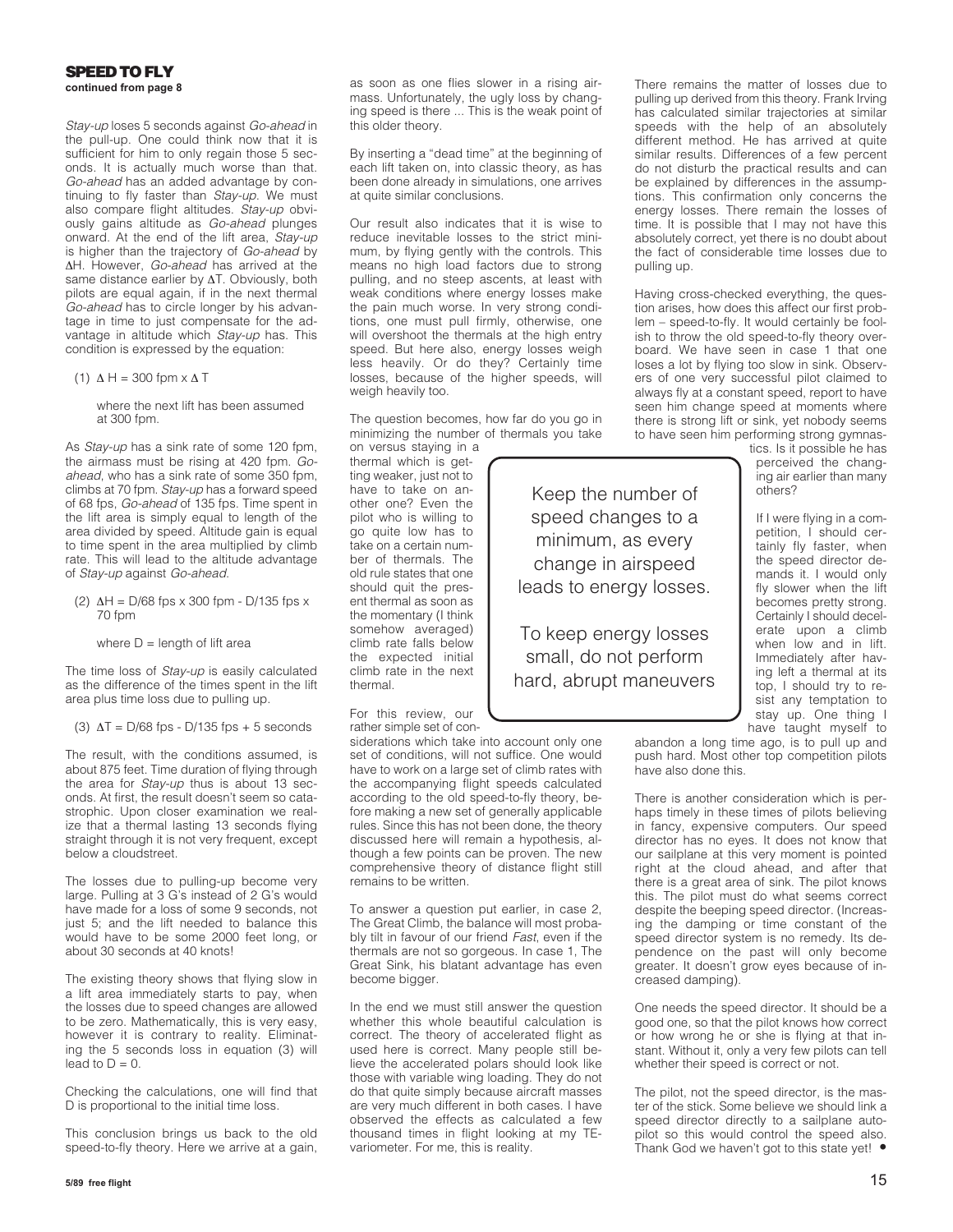## **IMPORTING A USED GLIDER IMPORTING A USED GLIDER**

#### **DO'S AND DONT'S WITH DoT AND CUSTOMS**

#### **Kemp Ward** CVV Appalachian

Transport's bureaucracy.

FREE TRADE IN SAILPLANES doesn't exist yet. Even so, when you are searching for a used fibreglass bird in good condition, think seriously about the US market. Not only is the choice wider than in our country, but the final price in Canadian dollars can be lower. You will also find that the import process is a memorable introduction to the Department of

The physical importation of the aircraft is simple (unless the sailplane is not yours  $-$  see box. ed). With separate bills of sale for the sailplane and trailer (there is duty only on the latter), and a credit card or cash to pay the sales tax on the sailplane, you can

easily bring the equipment through Customs, then to your backyard. On the other hand you can't fly the aircraft until it is registered, inspected, and a Certificate of Airworthiness issued. But, if you follow these instructions, you can manage these steps with little trouble.

Before going into how to find your way through the DoT maze you will probably want to choose a sailplane to import. Most manufactured sailplanes flying in Canada may be imported. Check with DoT Airworthiness. My experience came as the result of a partnership with a friend. We looked for a low priced machine with at least 35:1 L/D. After discovering that Larry Springford's Libelle had been sold, and not a single suitable sailplane was available in Canada, we turned to *Soaring* magazine. There were six or seven listed, including several in California and two in Texas: Libelles, Cirri, Piks, and others. We phoned the closest, settling on Don Edam's Libelle in Monument. He sent us many photos, logbooks, a Schweizer inspection sheet, a complete description of the condition of the

exterior, and the Certificate of Registration. On this basis and a price of US\$ 10,950 we made a tentative agreement to buy. The package included a fine Standard Libelle, with instruments, radio, speed director, TE audio vario, oxygen, Smiley bags, and an aluminum trailer. Many sellers will be willing to deliver half way, but we had to drive to Colorado from Sherbrooke, Quebec, as Don was unable to travel. As a result, he had deducted \$US500. The total cost including 12% sales tax, duty on the trailer, fees and inspection costs, was less than \$Cdn16,000.

After devising a payment and guarantee system that satisfied both parties, we dealt with the DoT. This is where you have to know the procedures and maintain your patience. Here is what we learned:

The first step is to deregister the sailplane in the States. The seller will do this by contacting the FAA, requesting at the same time an Export Certificate of Airworthiness. This certificate can be obtained by having the sailplane inspected by a qualified USA mechanic,

#### **IMPORTING A CLUB SHIP**

While bringing your own sailplane across the border is relatively hassle-free, not so if you are transporting someone elses. For example, if you are importing a 2-33 for your club, you are a "shipper" and must be prepared to fill in several importation shipping documents that you would ordinarily be free of. Canada Customs has made the paperwork more difficult recently for the "amateur" one-time shipper. The forms have a lot of esoteric codes which are normally completed by a broker. You can do it yourself, but it's tricky and Customs personnel are under no obligation to assist you and probably won't at a busy or large port-ofentry, or ten minutes before the shift change. Based on personal experience, I suggest the following:

• Contact Customs well ahead of time, describe what you want to do, and ask for the specific forms required. Get chapter and verse on the no-duty status of sailplanes and hang on to it.

• On driving into the States, stop at the Canada Customs you intend to reenter through (preferably at a slack time) and repeat the process, just in case something got forgotten the first time. Pick up the pamphlets which describe how the forms are to be completed. Tell the agent exactly what you will be importing and when you are planning to come back through, what would be the best time of day, etc. Ask lots of dumb questions and perhaps a kindly agent will offer some information on the codes and which blanks are to be filled in, information required from the seller, etc. Be friendly and innocent and establish yourself as a person, not a number (often much easier at a small port-of-entry).

> then a report submitted to the FAA. This agency also has the original export permit (from Germany or wherever), which Canada's DoT would like to see. In our case we never

received the German paper, and DoT didn't insist (we found the Americans more informal than the Canadian authorities). DoT will also give you the type certificate number for the sailplane you are buying which you can send to FAA.

A temporary flight permit isn't necessary since you won't be flying the machine into Canada.

Having unloosened the USA connection you must obtain a Canadian registration. This means filling out application form No. 26-0011 which comes in triplicate. The information required includes the manufacturer's name, the country and city of manufacture (we left out the city), the model designation (ie. Standard Libelle), serial number, and US registration. The rest of the form is general. Obtaining our registration took two months. Part of the delay occurred because we forgot to include the \$25 fee, and had to be reminded: the rest

must have been due to overwork in the Montreal office. Communication by postal service is frustratingly slow, so keep it to a minimum. The Montreal phone for registration (Immatriculation) is 633- 3324, which will find Mlle Rouleau, M. Lavigeur, or Mme Rolland.

While you are waiting for your registration letters you should be lining up an AME who will not only help you organize your contacts with Airworthiness, but also examine the sailplane after it reaches Canada. He may be willing to visit your airfield or driveway to see the aircraft. He must submit a complete report to DoT, and make the first entries in your new Technical Log, Series I and Series II, as well as in your new Journey Log. These entries include the last information in the US logs, compass swinging results, snags write-off, and his approval of the airworthiness of the machine. The logs may be bought for about \$28 from Printing & Publishing, Supply & Services Canada, Ottawa, ON K1A 0S9, Cat.# T52-2365-2.

Once you have corrected the snags your mechanic found,

snags his US counterpart may have missed, you are permitted through your AME to inform DoT that the sailplane is ready for a free Airworthiness inspector's examination.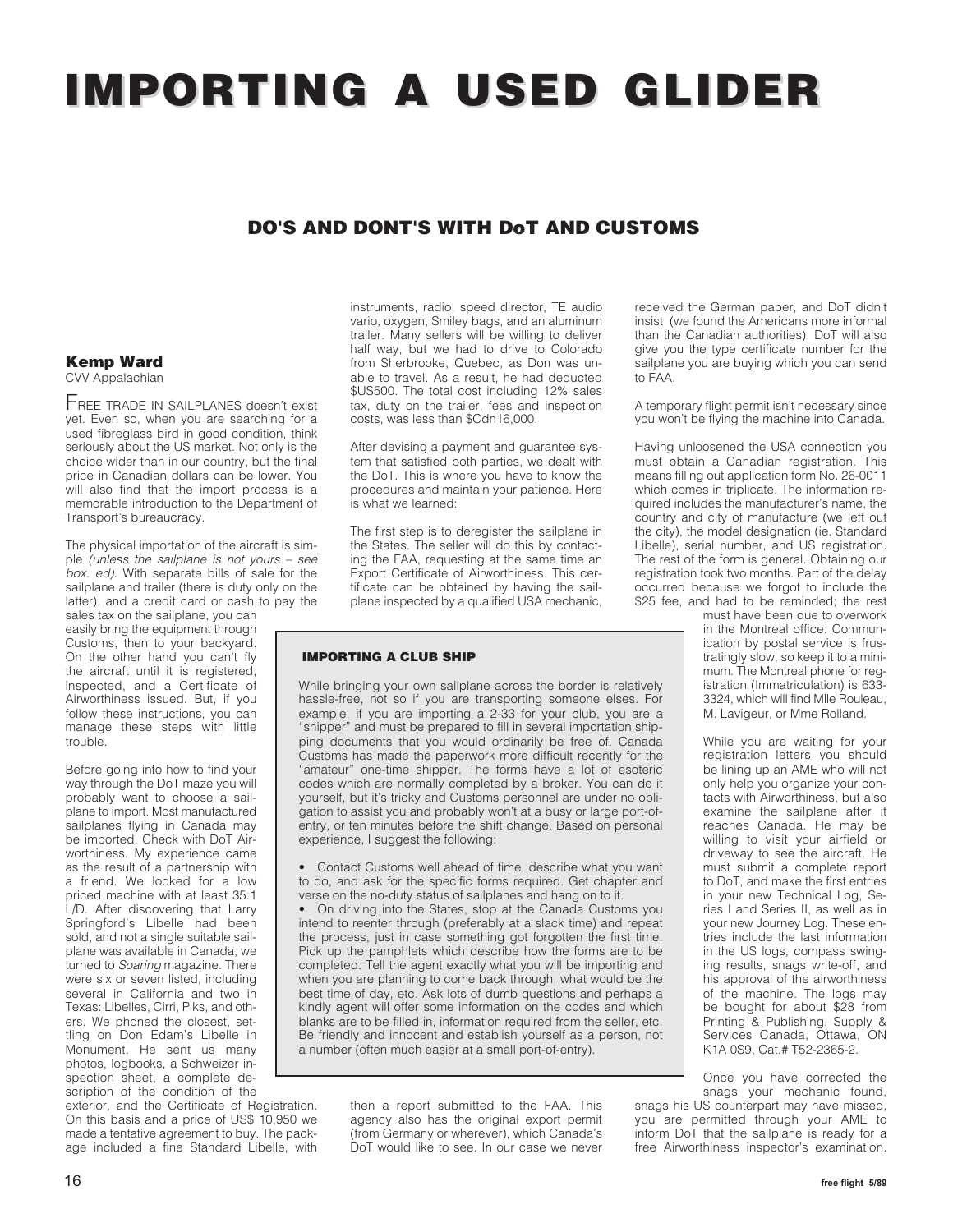DoT will expect the AME to be present for queries and instructions. If he is not easily available the process may continue in his absence, but you may find yourself running messages between these two agents and seeing that further corrections have been made that have to be signed off by your AME. Awkward. It seemed to us that each inspector was able to find snags that the others had missed. For example the final gentleman easily noted that our oxygen bottle was out of date resulting in its removal and a new C of G calculation, never a joy to perform.

In Montreal, Airworthiness may be reached at 633-2846 or 633-3580. M. Pontbriand is in charge.

The DoT inspection of your sailplane and the issuance of your vital Certificate of Airworthiness can be the most time consuming of all these steps. This is because the office is understaffed considering the crushing load it is labouring under due to the large number of foreign aircraft recently imported. Pilots have waited months for an inspector. The way to prevent this is to be prepared to visit the office if possible, and make yourself known. Our AME made more than one such appearance, and we made two, as well as several phone calls to clarify details. There may be in this behaviour the squeaky wheel syndrome, but we found the staff to be genuinely interested and helpful when contacted face to face. Just imagine an inspector's desk, piled high with applications for 747s, Airbusses, and Alouettes, owned by huge companies. You know where your application form will go — to the bottom of the heap. However, by appearing before the staff in person, and by showing how important the flight of your bird is to the consummation of free flight in your small part of the world, you may touch their hearts. Besides, the inspectors know that a visit to your airport in the country, far from the polluted city, combined with a chance to see a lovely aircraft, is a treat they owe themselves.

All going well, you will be given written permission to make three test flights. Do this, record them in the Journey Log and the Technical Log, Series I, then apply to Airworthiness for your C of A. Allow \$20 for the fee. The dates of these last entries must be in keeping with the period of seven days allowed for the flights.

To get this last certificate quickly, take your application personally to the DoT office. Make an appointment if possible. Remember that anything mailed can take a month before you receive its answer. Waiting a few hours in an airconditioned office is worth the trouble, because you will have the final document in your hands and be able to fly your new sailplane.

### **HOW CAN I IMPROVE MY GLIDER TRAILER'S TOWING CHARACTERISTICS?**

#### **Stewart Baillie**

A synopsis of "The influence of design parameters on glider trailer towing behaviour" by Nelson E. Funston <sup>1</sup>

 $A$  LOT of "round-the-clubhouse" talk goes on regarding how to improve the towing characteristics of a glider trailer, and a number of changes are always suggested as the best things to do. Technical Soaring has just printed a paper (cited above) on the mathematical formulation of the trailer towing/stability problem and on what changes provide the greatest help in increasing the lateral (read sideways) damping of the trailer. For those interested, Technical Soaring, Vol. XIII, No.3 has the paper in its entirety but for those less motivated, here are the general ways to improve the towing characteristics which are cited in the paper.

• Increase the hitch weight (or tongue load). This is the most powerful parameter to vary to control lateral damping when everything else is kept constant. The more tongue weight the better! (but please keep in mind that more weight may not be the best answer for smaller tow vehicles).

• Increase the distance between the center of gravity and the hitch. (But don't increase this by putting weight in the back end of your trailer – remember about hitch weight!).

- Decrease the overall weight of your trailer.
- Drive slower! The lateral damping is inversely proportional to speed.

• Reduce the "yaw inertia" of your trailer ... Put extra items such as spare wheels and tool boxes close to the trailer wheels. (Remember about hitch weight however!).

• Increase the trailer's "lateral stiffness" by low profile/high lateral stiffness tires.

• Use a larger tow vehicle. In addition to lateral improvements, think about acceleration (yes, you should be able to pass other cars with your trailer on!) and stopping.

One suggestion in the paper is to tow your trailer "backwards" as shown in the figures below. When you consider the above improvement suggestions, you can see that this configuration does a lot of the right things. It remains to be seen whether this configuration could be designed to have the same ease of rigging and use that the conventional design has.

Further reading on trailer handling may be found in free flight 6/84, pp14, "Taming the Dog". Tony

<sup>1</sup> presented at the XX OSTIV Congress, Benalla, Australia and published in Technical Soaring, Vol XIII, No. 3, pp 90–95.

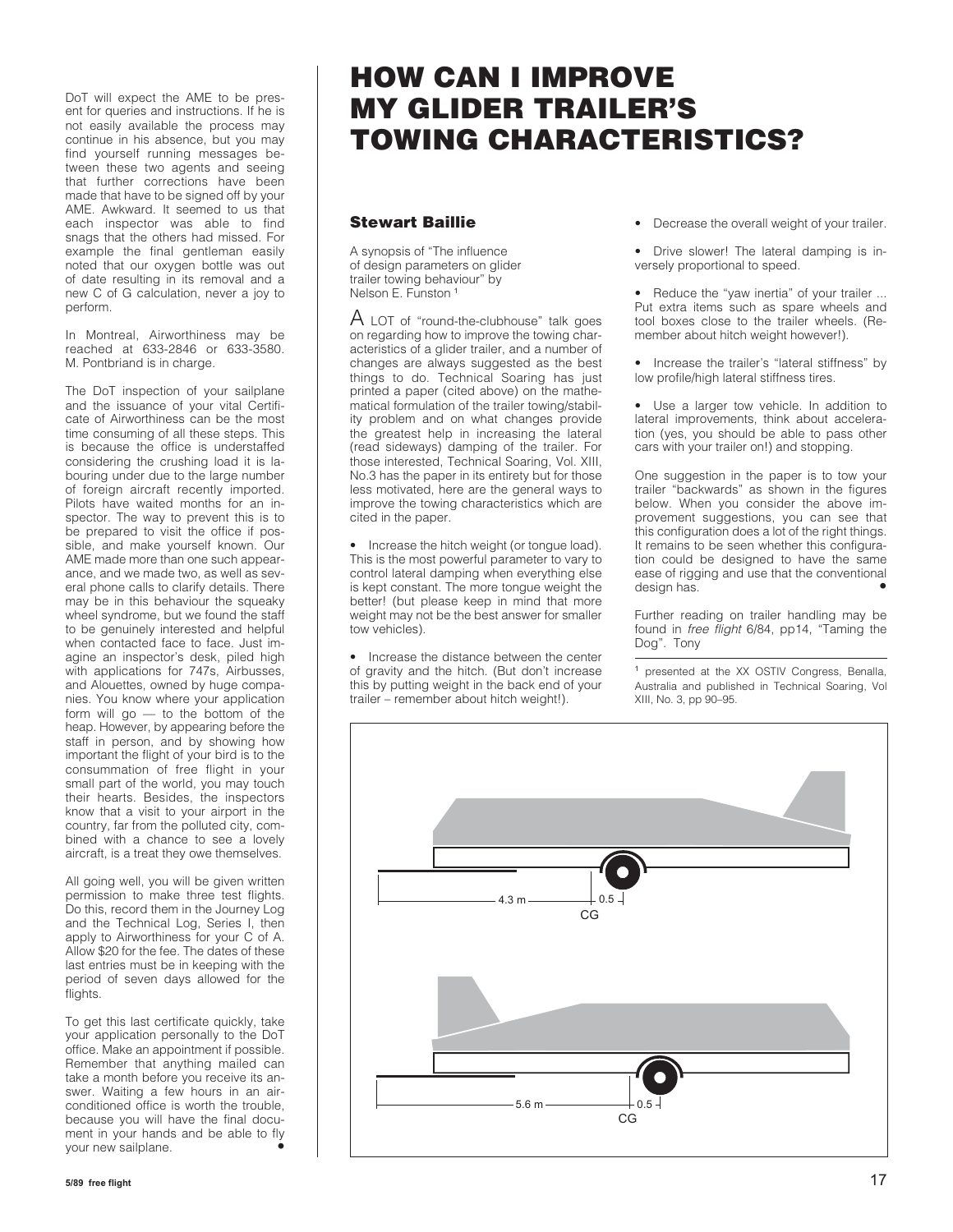**Cl ub Ne ws**

#### **MANITOBA CONTEST HIGHLIGHTS WINNIPEG MIDSUMMER SEASON**

For the first time in several years the Winnipeg Gliding Club has gone on a soaring expedition, this year in the form of an organized contest. During the early 1970s a keen group would organize a trip to central Manitoba in search of wave conditions over the Riding Mountain Park area. It is doubtful whether they were successful, but all who attended agree it was worth the trip. And so it is this year that we packed up our Lark, Jantar and L-Spatz and headed to Swan River, close to the Saskatchewan border to visit the other gliding club in Manitoba, Swan Valley Soaring Association. Several private ships also made the journey for what turned out to be a very successful and fun trip.

Hosted by the Manitoba Soaring Council and organized by several WGC members with assistance from the good folks in Swan River, the trip was held on the long weekend in August. Most everyone arrived on Friday with the exception of our towplane which was forced to land 20 miles short due to bad weather in the area. It subsequently arrived first thing on Saturday morning.

The contest/fun-fly was held at the site of Harvey Farms. The owners are the spearhead for the soaring movement in the area and treated all of us to an excellent time. Their equipment consists of a Cherokee and a 2-22, with a Champ for a towplane. The airfield is an immaculate grass strip over 4000 feet long and oriented north-south.

Now onto the flying. Saturday promised to be almost perfect for soaring but due to a late start only a small task was set. Once everyone was airborne the startgate was opened and the six gliders went through. Conditions at the time saw a cloudbase at 6000 feet asl, with weaker than expected thermals. As a result no one set out on course and a few landed back for relights.

Sunday proved to be the better of the two days. An earlier start got things going and by mid afternoon everyone had set out on course. Mark Brown in a Monerai was the first to run into difficulties as he only made 5 miles after the startgate and landed out. Paul Moffat in the club's Jantar also landed out but made it around the second turnpoint. After the retrieve Paul made mention of the fact that the farmer who he called upon was asking if he was married. Apparently he has a daughter who is single. What luck. No word yet as to any further developments.

Some of the more fortunate pilots include Gerry Harvey, who completed the task and eventually was declared the overall winner in the sports category flying the Cherokee, Gerhard Dittbrenner in an SF-27 (also in the sports class), and Jim Oke who arrived late on Sunday afternoon from a long drive from

Cowley to finish the task for the performance class and was declared the winner.

A wind-up banquet was held on Sunday evening and it ended one of the most memorable weekends our club members have had in a long time. What made it especially unforgettable was the warmth of the people of Swan River, who like most of us live for the moment when all the conditions are just right and the thermals are the best seen in a long time. Even to sit around the "hangar" and talk of flights past stirs them and hopefully our being there will stir them enough to continue to keep the soaring movement alive in "Friendly Manitoba".

#### **Mike Maskell**

#### **BLUENOSE '89**

The new Bluenose Soaring Club winch reported in free flight last year received a power upgrade this spring. The 6.9 litre "International" truck engine, known for exhaust system backpressure under heavy load, and a lack of air volume, was fitted with a Gayle Banks Power Pack giving a 20% power increase. This improvement provides good launches to a K7 with two people aboard, even in still air and high temperature.

A ground school was run in conjunction with Dartmouth Continuing Education evening classes. The course was arranged by Dr. Tony Lock and Dick Vine, both BSC members. Besides the usual lectures and exercises, the instructors used educational videos provided by BSC's Gordon Waugh. These efforts were successful in attracting five new students to the club's spring training program, which already included two new students and four pre-solo from last year.

The Instructors committee met in January to plan for this large teaching load. The concept of an intensive training period had been tried with varying degrees of success over the past three seasons. It was decided to continue again this year with the added provision that student attendance at the Flying Week be mandatory.

Flying Week was May 13 to 22, and included the two following weekends. There were two teaching sessions each day, 0830 am 'til 1230 and 530 pm 'til dark. Three instructors were on duty for the morning sessions and two for evenings. Afternoons were free, giving the hard working instructors some soaring time. Many of the students had their first soaring experience as passengers in the club K7s during this free time. Instructors for the program were: CFI George Graham, Donald Clark, Byron Bolt, George Warren, Dick Vine, Doug Gerrard and Gordon Waugh. Club instructors were augmented by two Air Cadet instructors Rob Francis and Wade Fleet. Both are now BSC members. Good organization that included pre-registration and training the students in field management on the weekend prior to Flying Week facilitated 720 training flights. Student progress was rapid with Hope Graham and Marten Douma, two of last season's students, going solo on day five. The first of this year's crop flying on their own were Tony Toole and Don Rankin. They were followed by Steven Gerrard and Scott Travers who achieved the elevated status on June 3rd, the fourth weekend. All other students, Faye Campbell, Evan Locke, Dale Falls, Ron and Joy Van Houten and Corrine Brown are within a few flights of solo.

Instruction will continue with post-solo and soaring training which will also include field exploration and recognition from the air. Debra Burleson and the Burleson/Purcell Cub, C-FUXS, will be assisting in aspects of this instruction.

Besides improvements to the winch mentioned earlier, BSC has a new retrieve vehicle which will add to the comfort level of the drivers as well as cut fuel and repair costs. The old winch has been put in good order and ready for use when the new truck-mounted winch departs for other fields. Plans are in the works for a visit to Debert, Nova Scotia and a chance to soar the Cobequid Hills north of the Minas Basin. The experienced pilots will use the new winch at Debert, while the beginners will use the old one which isn't mobile, to practise at Stanley.

During all this early-season activity in the air, the entertainment hadn't been neglected; there was a Lobster feed during Flying Week, the goodies provided by new member Tony Toole and much enjoyed by all. Peter Christakos, our house and grounds chairman, in for a short visit from his studies at UBC, has managed to paint the clubhouse with the help of those members not actually required on the field ... and put together an excellent dinner party for about the largest crowd of members and friends we have seen at Stanley in a very long time. It seems that BSC is in for the predicted surge ahead.

Next comes the development of soaring skills for the students and cross-country training and badge flying for the old hands; also, Dr. Tony Lock is organizing some level competition between like gliders. For instance, the two club K8s will be launched together and will depart on a short course within easy range of the field, with turnpoints monitored from the ground, to see who gets back first. Other aircraft will do the course on multiple rounds until they finish or get too dizzy, whichever comes first. I'll let you know how it turns out when we've picked the birds out of the trees.

#### Update August 6th:

One first solo to go! We are now at flight 1374 for the season (last year 1400 total) and counting. The competition was held and was enjoyed by those who took part. It is planned to repeat the event with the assignment of crews to the club aircraft to make sure they all get in the air. Also, with many of this year's new pilots ready to wander a little it will be easier to find participants. Our trip to Debert was postponed, but will take place when the competition is over.

#### **Dick Vine**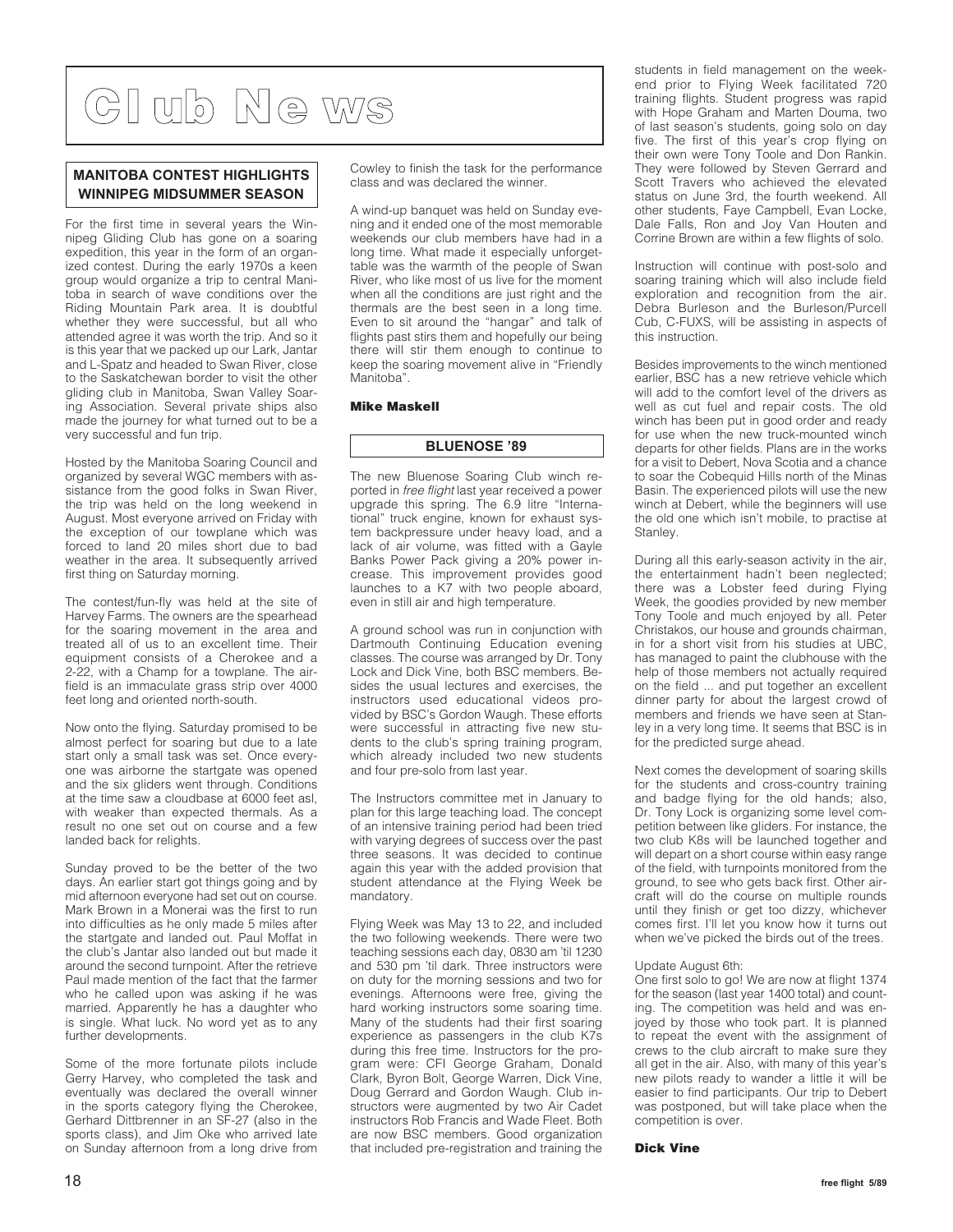#### **GREAT LABOUR DAY SOARING, ELEVEN 300s AT SOSA**

Labour Day weekend at SOSA Gliding Club this year will be remembered for the unprecedented volume of soaring achievements in a single day – perhaps in any two consecutive days. Sunday, September 3, saw SOSA members complete eleven 300 km tasks, two in club ships. Five of these flights completed badge legs for the pilots, with one also finishing the Gold C. Nick Preradovik's first solo and Charles Gower's five hour duration flight were also part of the day's triumphs.

"AM Weather" on the days preceding this weekend heralded the likelihood of three days of good to excellent soaring, encouraging some members to attend the Region 3 contest at Harris Hill, New York. Otherwise, Saturday morning saw the flying operation start with an unexpectedly small population of eager pilots. Nonetheless, two (Chris Herten in the club's single Astir and Dugald Stewart in his Cirrus 75) declared 300 km tasks, Chris using turnpoints at Granton and Varney and Dugald selecting Aylmer Police College and Mount Forest. Shortly after 5 pm both pilots had landed at York Soaring near Arthur, having completed about 210 km each (neither having reached the second turnpoint). A double tow provided by Walter Chmela saw both sailplanes return to SOSA by air.

Ed Hollestelle in his DG-300, A1, completed a three hour POST task (something over 300 km) and Chris Wilson took pre-solo student Drew Gibson on a 54 km cross-country in a Blanik. Drew flew about 85% of the time, considerably improving his thermalling and speed control skills.

The rain on Friday had delivered the overdevelopment that ended the soaring day early. That evening, a group of cross-country pilots resolved to set a task for Sunday, expecting overdevelopment to be less of a factor. The soaring forecast for Sunday promised a strong day. The lift from SOSA to Aylmer on Saturday had not exceeded 2.5 knots, so the prognosis was welcome. A1 suggested that a 305.4 km course around Granton and Varney be set. Five pilots prepared barographs, declarations and cameras: Alan Wood in SGS 1-35, AO, Alex Szabo in the club Hornet, DW, Fred Hunkeler in the club single Astir, SOD, Dugald Stewart in Cirrus 75, HG, and Dave Springford in ASW-20, S1. Fred chose a different task, Alliston/Mildmay. Six other pilots resolved to fly the suggested task without declarations: Ed Hollestelle in A1, Andy Gough in Mini-Nimbus, 94, Jim Feyerer in Standard Jantar, MF, Wilfried Krueger in LS-6, K2, Jim Carpenter in LS-4, ZZ, and Chris Wilson in Mosquito, W2. As well, Paul Thompson in LS-4, T2, flew most of the task, cutting the corner at the second turnpoint, Varney (about 280 km), while Colin Bantin flew over 200 km on an out-and-return speed task in his ASW-20, 3B.

All elements of SOSA's sailplane overcast returned home, having posted speeds ranging from about 48 km/h to over 103 km/h. Chris and Sue Eaves in the Twin Astir, XU, from London flew with HG from St. Marys to Listowel, returning to Embro (124 km) and

Paul Moggach from York Soaring flew his Standard Jantar, DBY, 510 km. Out of York also, Tony Lindschinger flew the club's Open Cirrus 300 km and Sam Whiteside's Standard Jantar completed a 300 km. When the lift finally ended, it had probably died from overwork! Without a doubt word of other significant flights performed on 3 September,1989 will be forthcoming.

For SOSA this had been one of the few successes recorded by the "task du jour" concept, albeit without any of the shepherding that has worked so well in cross-country training of the type provided by the Canadian Advanced Soaring Group's clinic held at York Soaring this year. For the pilots, the sense of accomplishment will linger. For the crews the pleasure associated with returning sailplanes should also linger. Flying more than 4619 km of cross-country in two days without landouts establishes a new non-contest record at SOSA Gliding Club. On the last weekend in July 1986 two days produced seven diamonds, but not the seven beer lists that this single day saw posted!

**Dugald Stewart**

### The National Office Report

Something new! A brief report from the National Office!

All clubs have received their membership cards. New members joining late in the season may contact the National Office if they wish to receive their cards.

As a new policy, the Aug/Sep issue of *free flight* is the begin-ning of the subscription year and only those whose names have been received from your club treasurer by that date will receive a copy of that issue. Names forwarded after that issue will not receive free flight until the Oct/ Nov issue unless you contact the National Office to request copies of issues missed.

Membership lists are now out to all clubs. Please check your lists carefully and return one copy to us for correction.

All clubs should now have in hand a copy of the insurance policy which was mailed out the third week in August.

New for next year is an instructor course report card which should facilitate course conductors in reporting results to students much quicker than in the past.

A revised OO application form is available from the National Office. We will be mailing out a few to each club shortly. Also, a revised FAI Gliding Certificate and Badge Claim form is available from the National Office. This form was recently distributed to each club.

One of our local members recently contacted us to see if we could assist him in obtaining a copy of a particular FAA Advisory Circular. Within a few minutes Transport Canada's own Paul Fortier faxed SAC the circular and it was mailed that same day to the member. We were happy to assist.

SAC has changed printers for the production of *free flight*.<br>Starting with the August/September issue, *free flight* will now be printed in Edmonton by Fine Color Printing and its owner just happens to be a member of SAC. Hopefully this will speed up the delivery of *free flight* to your door.

Sales from "Soaring Stuff" have thus far been very successful. Keep those orders coming. Not only do you get great merchandise, but SAC also makes some profit.

If you have recently ordered a 1990 SSA or German calendar from the National Office, they are not in stock as yet and will not be in stock until October/November. The calendar orders will be filled just as soon as they arrive.

We are presently redoing our filing system and what a big job that is. Dust and cobwebs are flying!

Hope you all had a good summer, **Nancy and Ella**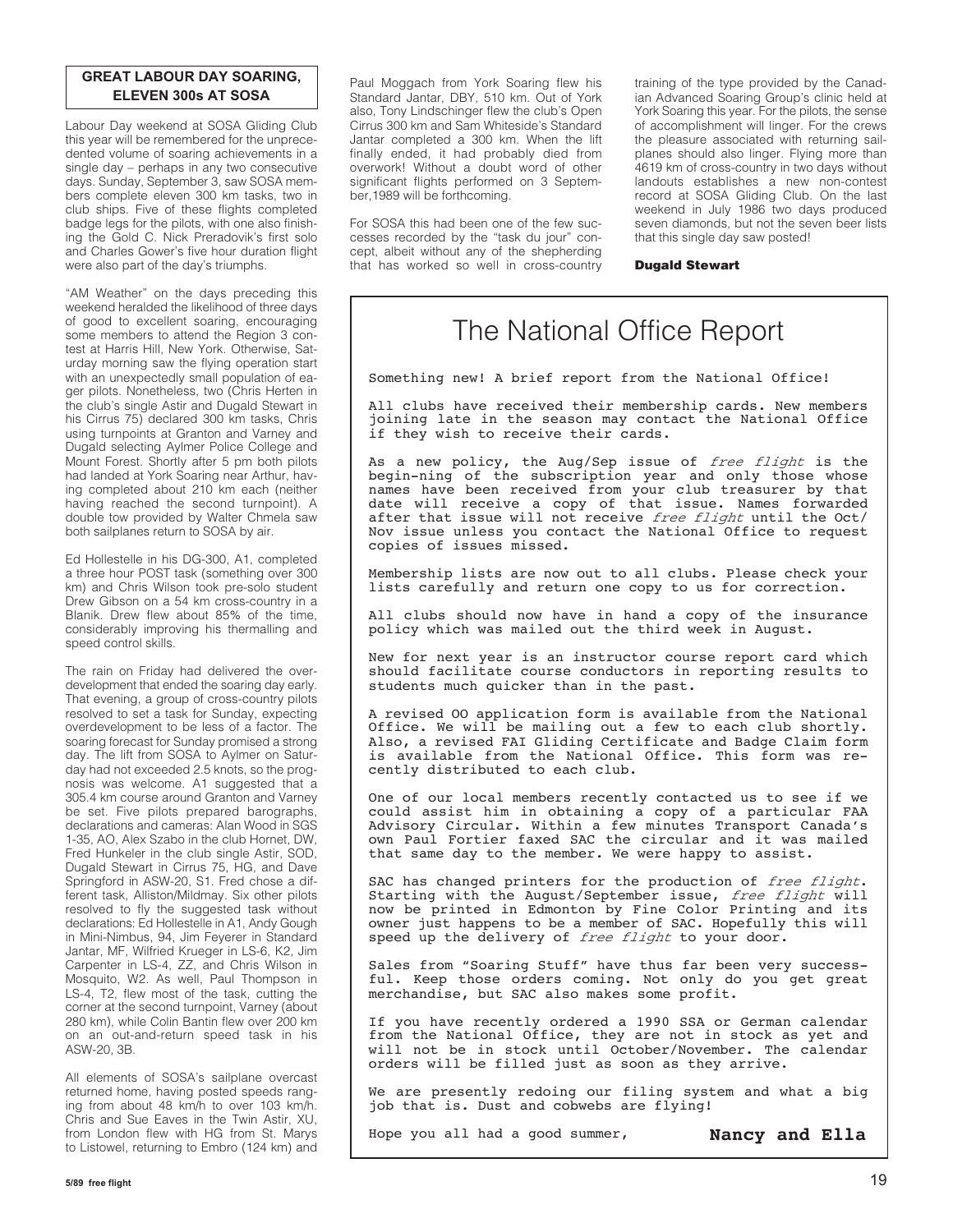## **Hangar Flyi ng**

#### **YOU ARE WHAT YOU EAT**

Drug testing (in the USA) is to become part of the aviation workplace, and the program includes safeguards to minimize misinterpretation of "positive" test results. Nevertheless, mayhaps pilots subject to drug testing should keep a "food log". The Sunday 14 May Arizona Republic cited a representative of the National Institute on Drug Abuse as a source of information in response to a query on the connection between heroin and poppy seeds in bagels:

"Most of the morphine in the poppy seeds gets excreted in your urine, which is why eating as few as two poppy seed bagels can make you flunk a urine test for heroin."

#### from **SSA Bulletin**

the laminar boundary layer. In a laminar boundary layer the temperature changes are much slower (across the layer) than in a turbulent boundary layer due to lack of vertical heat flow .

During a landing in relatively moist and cold air, dew formed on the wing's upper surface areas with the laminar flow because the cooler temperatures at altitude remained in the poorly conducting fibreglass/carbon fibre for quite some time after landing.

The ideally located rear, very even and straight transition line from laminar to turbulent flow is clearly visible. It coincides with the back edge of the airbrakes. On the Discus of the Stuttgart Akaflieg the forward edge of the airbrakes is very well faired and

> does not disrupt the laminar flow.

> Laminar flow disruption by bugs is very visible through a turbulent wedge near the outboard end of the aileron, as is the separation at the water ballast inlet, which seems to protrude somewhat from the wing contour. Contrary to theory, the wedges are narrower than 15 degrees, and this angle is only reached just before the transition zone. Therefore it is assumed that the laminar interruptions are less disastrous than previously believed.

> The laminar flow reaches to the wingtip uninterrupted, as can be seen clearly. Also the bend at the leading edge (to produce the aerodynamically tapered wing planform) does not influence the laminar flow, again contrary to some theories. It can also

#### 1003 Keith Road Sherwood Pk, AB T8A 1G2 (403) 464-7948 (H) (403) 453-8330 (B)

vacant

Gordon Bruce (1989) 154 Shannon Pk, Beaconsfield, PQ H9W 2B8 (514) 697-1442 (H) **VICE-PRESIDENT &**

**SAC DIRECTORS & OFFICERS**

**PRESIDENT &**

**PACIFIC ZONE** Harald Tilgner (1988) 90 Warrick Street Coquitlam, BC V3K 5L4 (604) 521-4321 (H) (604) 521-5501 (VSA) **ALBERTA ZONE** Al Sunley (1988)

**PRAIRIE ZONE** Paul Moffat (1988) 1745 King Edward Street Winnipeg, MB R2R 0M3 (204) 633-5221 (H) (204) 947-9400 (B) **TREASURER**

**DIRECTOR-AT-LARGE** Ulli Werneburg (1989) **ONTARIO ZONE** 1450 Goth Ave Gloucester, ON K1T 2E4 (613) 523-2581 (H)

#### **QUEBEC ZONE** Alex Krieger (1989)

1450 Oak Avenue Sillery, PQ G1T 1Z9 (418) 681-3638 (H) (418) 656-2207 (B)

**MARITIME ZONE** Gordon Waugh (1989) 5546 Sentinel Square Halifax, NS B3K 4A9 (902) 455-4045 (B)

**DIRECTOR-AT-LARGE** Chris Eaves (1988) 185 Canterbury Drive Dorchester, ON N0L 1G0 (519) 268-8973 (H) (519) 452-1240 (B)

**EXEC SECRETARY** Nancy Nault 306 - 1355 Bank Street Ottawa, ON K1H 8K7 (613) 739-1063 Fax (613) 739-1826

#### **COMMITTEES**

**AIR CADETS** Gordon Bruce 154 Shannon Pk, Beaconsfield, PQ H9W 2B8

**AIRSPACE** Dave Baker 12546 22 Avenue Surrey BC V4A 2B7

**FLIGHT TRAINING & SAFETY** Ian Oldaker

Mike Apps Geo. Eckschmiedt John Firth Fred Kisil Alex Krieger

**INSURANCE** Bryce Stout 2244 Belfast Crescent Mississauga, ON L5K 1N9 Mbr: Al Schreiter

**MEDICAL** Dr. Peter Perry 695 Coronation Blvd Cambridge, ON N1R 7J9<br>Mbr: Dr. W. Delaney Dr. W. Delaney

**PUBLICITY** Terry McElligott 661 Dodsworth Crescent Mississauga, ON L4Y 2H6

#### **SPORTING** Colin Bantin 1374 Avenue Road Toronto, ON M5N 2H4 (416) 483-9608

**METEOROLOGY**

vacant

Robert DiPietro Wilf Krueger Al Sunley Hal Werneburg Ulli Werneburg

• **CONTEST LETTERS** Robert Binette 1034 St–Denis Montreal, PQ H2X 3J2

• **FAI AWARDS** Larry Springford 45 Goderich Street Kincardine, ON N2Z 2L2

• **FAI RECORDS** Russ Flint 96 Harvard Avenue Winnipeg, MB R3M 0K4

**STATISTICIAN**

vacant

**TECHNICAL** Herbert Lach 330 Banting Street St. Bruno, PQ J3V 1Y3

**TROPHIES & CLAIMS** Harold Eley 4136 Argyle Street Regina, SK S4S 3L7

**WORLD CONTEST** Al Schreiter 3298 Lone Feather Crescent Mississauga ON L4Y 3G5<br>Mbrs: Hal Werneburg Hal Werneburg Bruce Finlay

#### **LAMINAR FLOW MADE VISIBLE**

The author discovered a new photo by Frieder Schuon just taken after a comparison flight with a Discus in the early morning hours.

This photo (above) shows everything that may be learned about laminar flow, transition from laminar flow to turbulence and interruptions in

be seen that a tape to seal the aileron gap hardly interferes as it is far behind the transition zone in the turbulent boundary layer.

We hope that this explains the somewhat unusual photo and has given some practical knowledge about aerodynamics.

from **Bayerische Luftsport Nachrichten, 4/88** thanks to Günther Geyer-Doersch



Paul Moggach Richard Vine **FREE FLIGHT** Tony Burton

142 Mill Street Georgetown, ON L7G 2C1<br>Mbrs: Mike Apps

Box 1916

**HISTORICAL** Christine Firth 542 Coronation Avenue

Claresholm, AB T0L 0T0

### Ottawa, ON K1G 0M4

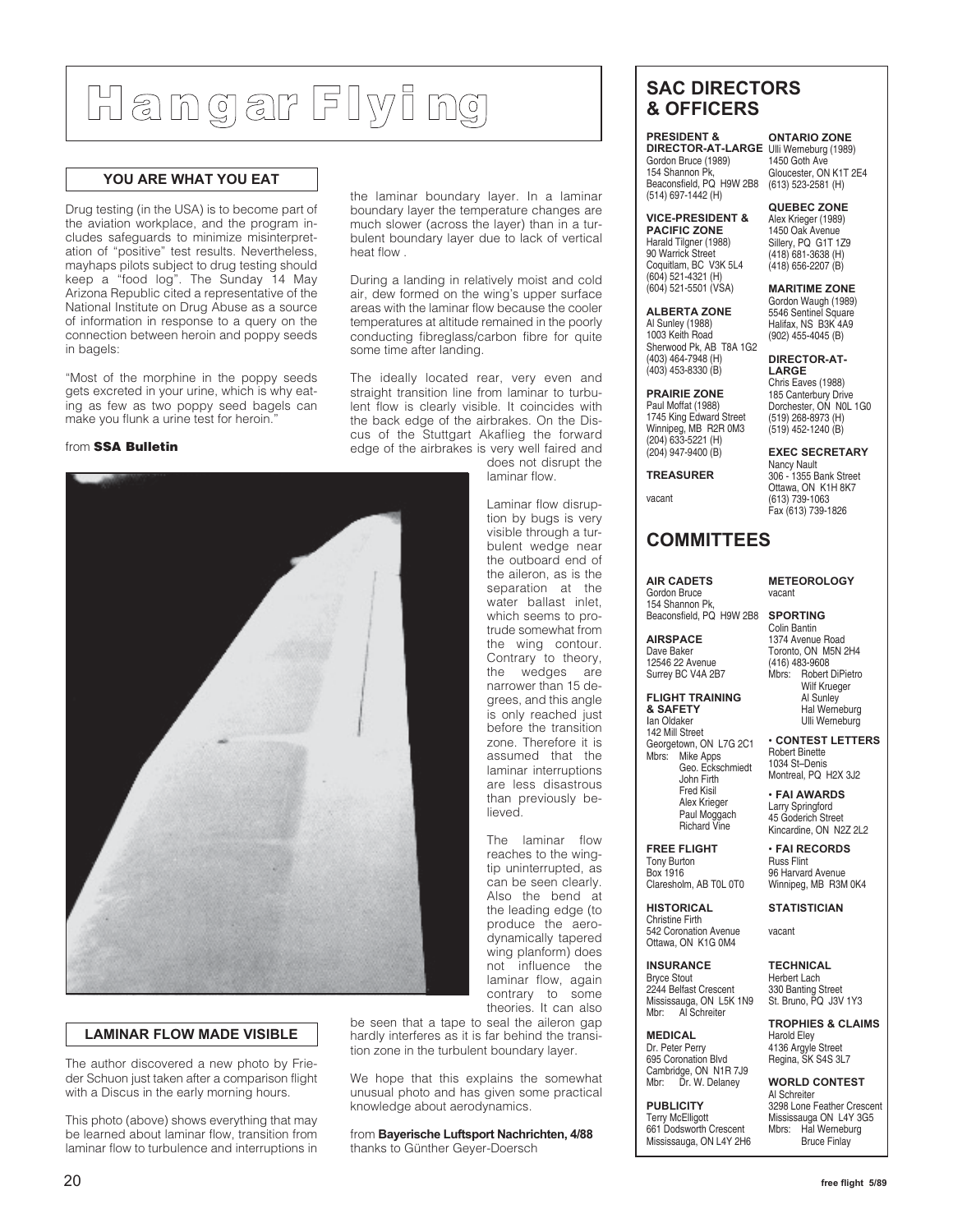## **FAI Badges**

#### **Larry Springford, 45 Goderich Street Kincardine, ON N2Z 2L2 (519) 396-8059**

The following Badges and Badge legs were recorded in the Canadian Soaring Register during the period 1 July to 31 Aug 1989.

#### **DIAMOND BADGE**

Andrew Jackson Regina

#### **SILVER BADGE**

| 776 | Davina Parkinson         | <b>SOSA</b> |
|-----|--------------------------|-------------|
| 777 | Dave Springford          | <b>SOSA</b> |
| 778 | Peter DeBay              | <b>VSA</b>  |
| 779 | Chris Apps               | ESC         |
| 780 | Lorna Novosel            | <b>SOSA</b> |
| 781 | Udo Rumpf                | COSA        |
| 782 | James Malebranche        | <b>MSC</b>  |
| 783 | <b>Stewart Midwinter</b> | Cu Nim      |

#### **DIAMOND GOAL**

| Eddy Hollestelle       | <b>SOSA</b> | 305.5 km | Astir G103        | Rockton, ON    |
|------------------------|-------------|----------|-------------------|----------------|
| Gary Paradis           | GGC         | 311.5 km | Pik20B            | Pendleton, ON  |
| Udo Rumpf              | <b>COSA</b> | 309.0 km | $HP-18$           | Chemona, ON    |
| <b>Hillar Kurlents</b> | <b>MSC</b>  | 315.0 km | Pik <sub>20</sub> | Hawkesbury, ON |
|                        |             |          |                   |                |
|                        |             |          |                   |                |

#### **DIAMOND DISTANCE**

|              | Andrew Jackson<br>Graeme Craig            | Regina<br>Regina           | 639.8 km<br>561.0 km | Ventus b                    | Claresholm, AB<br>Libelle H301B Claresholm, AB |
|--------------|-------------------------------------------|----------------------------|----------------------|-----------------------------|------------------------------------------------|
|              | <b>GOLD DISTANCE</b>                      |                            |                      |                             |                                                |
|              | Eddy Hollestelle<br>Udo Rumpf             | SOSA<br>COSA               | 305.5 km<br>309.0 km | Astir G103<br>$HP-18$       | Rockton, ON<br>Chemong, ON                     |
|              | <b>SILVER DISTANCE</b>                    |                            |                      |                             |                                                |
|              | Davina Parkinson<br>Peter DeBay           | <b>SOSA</b><br><b>VSA</b>  | 78.0 km<br>59.4 km   | $1 - 26$<br>Astir G102      | Rockton, ON<br>Ephrata, WA                     |
|              | Chris Apps<br><b>Richard Longhurst</b>    | ESC<br>Air Sailing         | 62.6 km<br>61.5 km   | $1 - 23$<br>Ka6E            | Chipman, AB<br>Belwood, ON                     |
|              | Lorna Novosel                             | <b>SOSA</b>                | 67.0 km              | $1 - 26$                    | Rockton, ON                                    |
|              | Udo Rumpf<br>James Malebranche            | COSA<br><b>MSC</b>         | 154.5 km<br>72.0 km  | <b>HP-18</b><br>$1 - 26$    | Chemong, ON                                    |
|              | <b>Stewart Midwinter</b>                  | Cu Nim                     | 72.0 km              | Jantar Std.2                | Hawkesbury, ON<br>Black Diamond, AB            |
|              | <b>SILVER ALTITUDE</b>                    |                            |                      |                             |                                                |
|              | Davina Parkinson<br>Chris Apps            | <b>SOSA</b><br><b>ESC</b>  | 1190 m<br>1600 m     | $1 - 26$<br>$1 - 23$        | Rockton, ON<br>Chipman, AB                     |
|              | Richard Longhurst                         | Air Sailing                | 1400 m               | Ka6E                        | Belwood, ON                                    |
|              | Udo Rumpf<br>James Malebranche            | <b>COSA</b><br>MSC         | 1250 m<br>1310 m     | <b>HP-18</b><br>$1 - 26$    | Chemong, ON<br>Hawkesbury, ON                  |
|              | <b>Stewart Midwinter</b>                  | Cu Nim                     | 2000 m               | Jantar Std.2                | Black Diamond, AB                              |
|              | <b>SILVER DURATION</b>                    |                            |                      |                             |                                                |
|              | Lorna Novosel<br>Dave Springford          | <b>SOSA</b><br><b>SOSA</b> | 5:29h<br>5:25h       | $1 - 26$<br><b>ASW-20</b>   | Rockton, ON<br>Rockton, ON                     |
|              | <b>Jack Humphries</b>                     | York                       | 5:14h                | $1 - 23$                    | Arthur, ON                                     |
|              | Chris Apps<br>Steven Hulshoff             | ESC<br>York                | 5:26 h<br>5:48 h     | $1 - 23$<br>$2 - 33$        | Chipman, AB<br>Arthur, ON                      |
|              | Udo Rumpf                                 | COSA                       | 5:35 h               | <b>HP-18</b>                | Chemong, ON                                    |
|              | James Adamczyk<br>James Malebranche       | <b>SOSA</b><br><b>MSC</b>  | 7:18h<br>5:18 h      | $1 - 26$<br>LS <sub>1</sub> | Rockton, ON<br>Hawkesbury, ON                  |
|              | <b>Stewart Midwinter</b>                  | Cu Nim                     | 5:20 h               | Blanik                      | Black Diamond, AB                              |
|              | <b>C BADGE</b>                            |                            |                      |                             |                                                |
| 2171         | 2170 Wojciech Bulczynski<br>Carole King   | York<br>Champlain          | 1:20h<br>1:25h       | $1 - 26$<br>$1-26C$         | Arthur, ON<br>St-Antoine, PQ                   |
| 2172         | Jack Humphreys                            | York                       | 5:14 h               | $1 - 23$                    | Arthur, ON                                     |
| 2174         | 2173 Pierre Tourangeau<br>Thomas Klein    | Champlain<br>York          | 2:06 h<br>1:15h      | $2-22C$<br>$2 - 33$         | St-Antoine, PQ<br>Arthur, ON                   |
|              | 2175 Chris Apps                           | ESC                        | 5:26 h               | $1 - 23$                    | Chipman, AB                                    |
| 2176         | Steven Hulshoff                           | York                       | 5:48 h               | $2 - 33$                    | Arthur, ON                                     |
| 2177<br>2178 | Claude Tanguay<br><b>William Tom</b>      | Champlain<br>Erin          | 2:20 h<br>1:16h      | $1 - 26$<br>$2 - 33$        | St-Antoine, PQ<br>Grand Valley, ON             |
| 2179         | Martha Folsom                             | Guelph                     | 1:22 h               | $1 - 26$                    | Arris, ON                                      |
| 2180<br>2181 | Joseph Bowe                               | <b>MSC</b>                 | 1:02h<br>3:17h       | $2 - 33$<br>$1 - 26$        | Hawkesbury, ON                                 |
| 2182         | Claude Berger<br><b>Richard Longhurst</b> | Champlain<br>Air Sailing   |                      |                             | St-Antoine, PQ                                 |
| 2183         | Udo Rumpf                                 | COSA                       | 5:35h                | <b>HP-18</b>                | Chemong, ON                                    |
| 2184<br>2185 | James Adamczyk<br><b>Gaston Boulet</b>    | <b>SOSA</b><br>Champlain   | 7:18h<br>1:49 h      | $1 - 26$<br>$2 - 22$        | Rockton, ON<br>St-Antoine, PQ                  |
|              |                                           |                            |                      |                             |                                                |

2186 Andrew McFarland York 1:06 h 1-26 Arthur, ON 2187 Stewart Midwinter Cu Nim 5:20 h Blanik Black Diamond, AB

**NEW BADGE AND RECORDS BOOK** A new 5th edition

(yellow and white cover) of the SAC guide "FAI Badge and Record Procedures" has been prepared as a result of the hard work and enthusiasm of Tony Burton. This edition takes into account the latest FAI Sporting Code revisions. It also contains updated interpretations which are based on the most recent problems encountered in claim submissions. Any pilot who is interested in badge or record flights should obtain one of these quides from the SAC National Office. It is mandatory for all Official Observers (OOs) and Senior OOs. See item No. 21 in the list of manuals available in free flight.

#### **BADGE CLAIMS REFUSED!** Three badge claims

were refused recently because the photos submitted were not on newly-opened film. This was one of several points which I emphasized both in the 5/88 issue of free flight and in a letter to Senior Official Observers. It was unfortunate that three pilots had to be disappointed but, hopefully the message is clear in their clubs at least. Evidence submitted with claims must be impeccable. And it must meet the requirements stated in the FAI Sporting Code and interpreted in the FAI Badge and Record Procedures guide.



#### **Russ Flint, 96 Harvard Avenue, Winnipeg, MB R3M 0K4 (204) 453-6642**

#### **The following new FAI record has been claimed:**

**100 km Triangle Speed – Open,** 131.1 km/h, 12 Aug 89, Kevin Bennett, Ventus B, C-GIJO. Flown from Black Diamond, AB with turnpoints at Mazeppa and Pekisko. Exceeds previous record of 111.3 km/h set in 1982 by Dave Marden. Of significance is that another flight was completed around a different 100 km course immediately following the claimed flight at about 136 km/h, however the barograph jammed which invalidated this second attempt.

**Records approved: 200 km Speed to Goal – Open,** 93.6 km/h. Record claimed by Tony Burton and described in the last issue has been approved.

**Note:** The Goal and Return record claimed by Mike Apps in the last issue has been withdrawn for technical reasons. The previous record of 615 km stands.

#### **SAC TROPHIES**

Now is the time for all your good flights to be submitted to Harold Eley the Trophy Chairman so that he can get to work this winter and calculate who had Canada's best flight, the best five flights, etc. etc. Don't keep him in suspense!



- Jan 17, and following 10 weeks, **Toronto Glider Pilot Ground School**, Bathurst Heights Secondary School. For registration info, call (416) 789-0551. Course instructor, Paul Moggach (416) 656-4282.
- Feb 1990, **SSA National Convention**, Indianapolis, Indiana. For early information, contact Donald Taylor, Capital Center Ste. 1950, 201 N. Illinois Street. Indianapolis, IN 46204.

Mar 2-4, **SAC AGM**, Winnipeg. International Inn (it is walking distance from the airport), (204) 786-4801, \$56 single, \$64 double. More details later. Contact: Paul Moffat (204) 633-5221.

Jul 1-12, **1990 Canadian Nationals**, Starbuck, MB. Hosted by Winnipeg, contact Dick Metcalfe for advance information (204) 269-2916.

2187 Stewart Midwinter